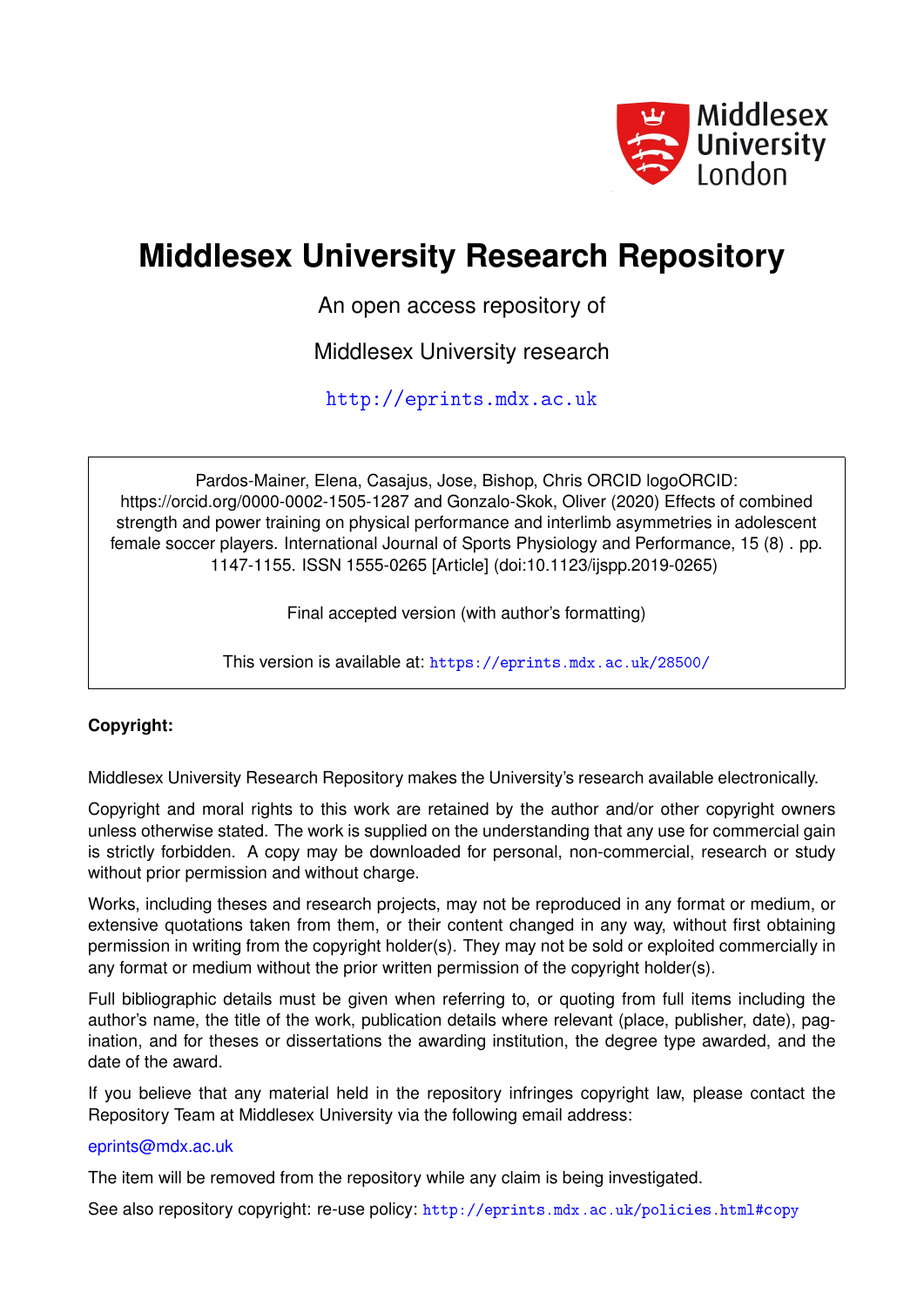

## **EFFECTS OF COMBINED STRENGTH AND POWER TRAINING ON PHYSICAL PERFORMANCE AND INTER-LIMB ASYMMETRIES IN ADOLESCENT FEMALE SOCCER PLAYERS**

| Journal:                         | International Journal of Sports Physiology and Performance                                                                                                                                                                                                                                                                                           |
|----------------------------------|------------------------------------------------------------------------------------------------------------------------------------------------------------------------------------------------------------------------------------------------------------------------------------------------------------------------------------------------------|
| Manuscript ID                    | IJSPP.2019-0265.R4                                                                                                                                                                                                                                                                                                                                   |
| Manuscript Type:                 | Original Investigation                                                                                                                                                                                                                                                                                                                               |
| Date Submitted by the<br>Author: | 29-Nov-2019                                                                                                                                                                                                                                                                                                                                          |
| Complete List of Authors:        | PARDOS MAINER, ELENA; University of San Jorge Faculty of Health<br>Sciences,<br>Casajus, Jose; University of Zaragoza, Physiatry and Nursing; GENUD<br>(Growth Exercise NUtrition and Development) Research Group,<br>Bishop, Chris; Middlesex University, United Kingdom, London Sports<br>Institute<br>Gonzalo-Skok, Oliver; San Jorge University, |
| Keywords:                        | strength, change of direction, intervention, football, female                                                                                                                                                                                                                                                                                        |
|                                  |                                                                                                                                                                                                                                                                                                                                                      |
|                                  | SCHOLARONE <sup>*</sup><br>Manuscripts                                                                                                                                                                                                                                                                                                               |

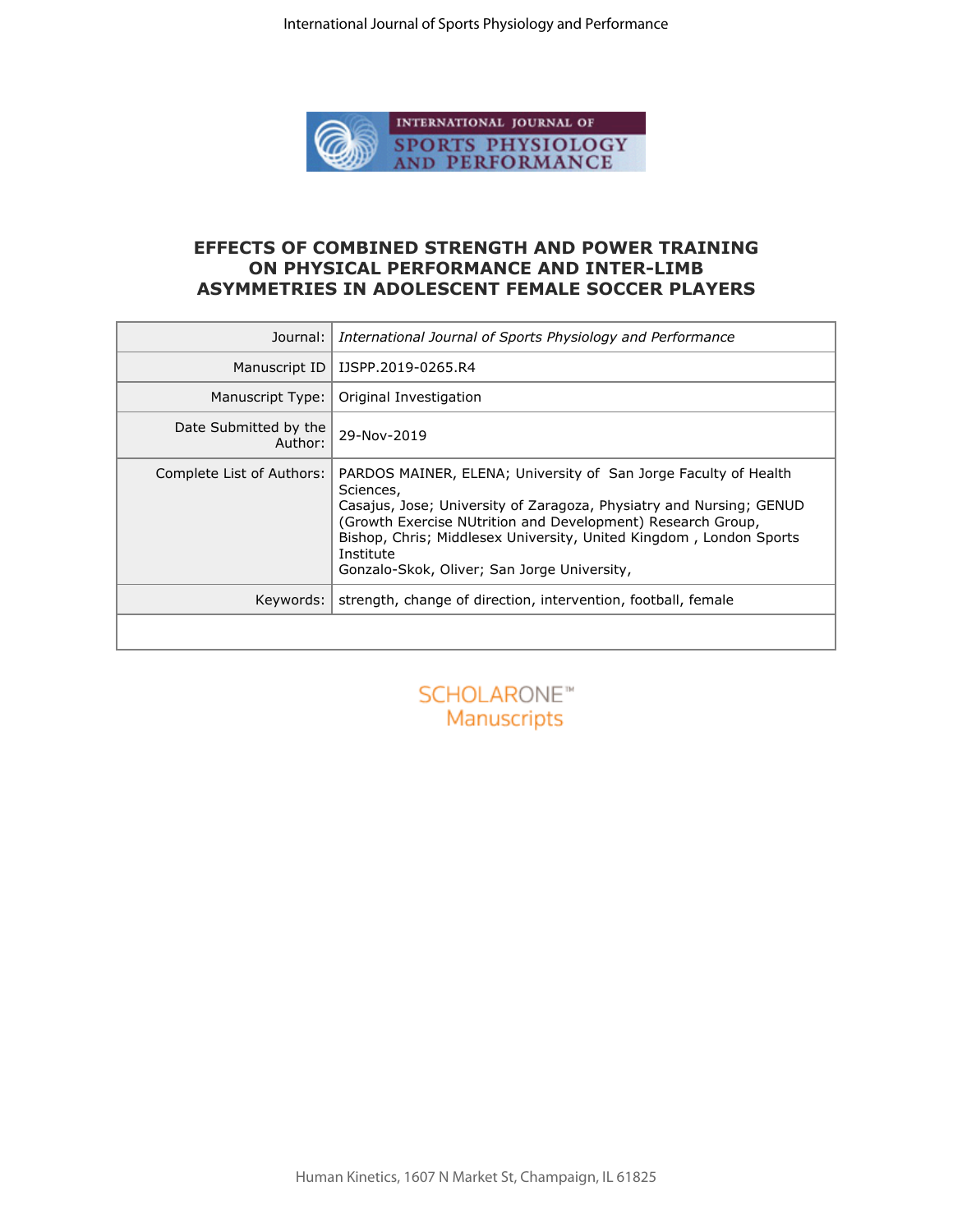# **EFFECTS OF COMBINED STRENGTH AND POWER TRAINING ON PHYSICAL PERFORMANCE AND INTER-LIMB ASYMMETRIES IN ADOLESCENT FEMALE SOCCER PLAYERS**

#### **Abstract**

1 yrs) were randomly assigned to a con<br>G,  $n = 19$ ). EG performed CSPT twice a w<br>ercises that trained the major muscles of th<br>post-intervention tests included unilateral<br>jump tests, a 40-m sprint test (10 and 30<br>nge of dir **Purpose:** This study examined the effects of an 8-week combined strength and power training (CSPT) intervention on physical performance and inter-limb asymmetries in adolescent female soccer players. **Methods:** Thirty-seven adolescent female soccer players (age:  $16.1 \pm 1.1$  yrs) were randomly assigned to a control (CG,  $n = 18$ ) and experimental group (EG,  $n = 19$ ). EG performed CSPT twice a week, which consisted of strength and power exercises that trained the major muscles of the lower body and trunk musculature. Pre- and post-intervention tests included unilateral and bilateral horizontal and countermovement jump tests, a 40-m sprint test (10 and 30-m split times), a 10-m sprint with a 180º change of direction (COD) test and a multiple COD test (V-cut test). Asymmetries were also analyzed in the unilateral tests. **Results:** Significant group by time interaction of the improvement between pre and post-tests were observed for speed (Effect size (ES):  $-1.30$  to  $-1.16$ ) and COD tests (ES:  $-0.62$  to  $-0.61$ ) but not in jumping (ES: -0.09 to 0.28) and inter-limb asymmetries tests (ES: -0.13 to 0.57). **Conclusions:** The short-term in-season CSPT program induced greater speed and COD performance improvements compared to soccer training alone in adolescent female soccer players. **Keywords:** strength, change of direction, intervention, football, female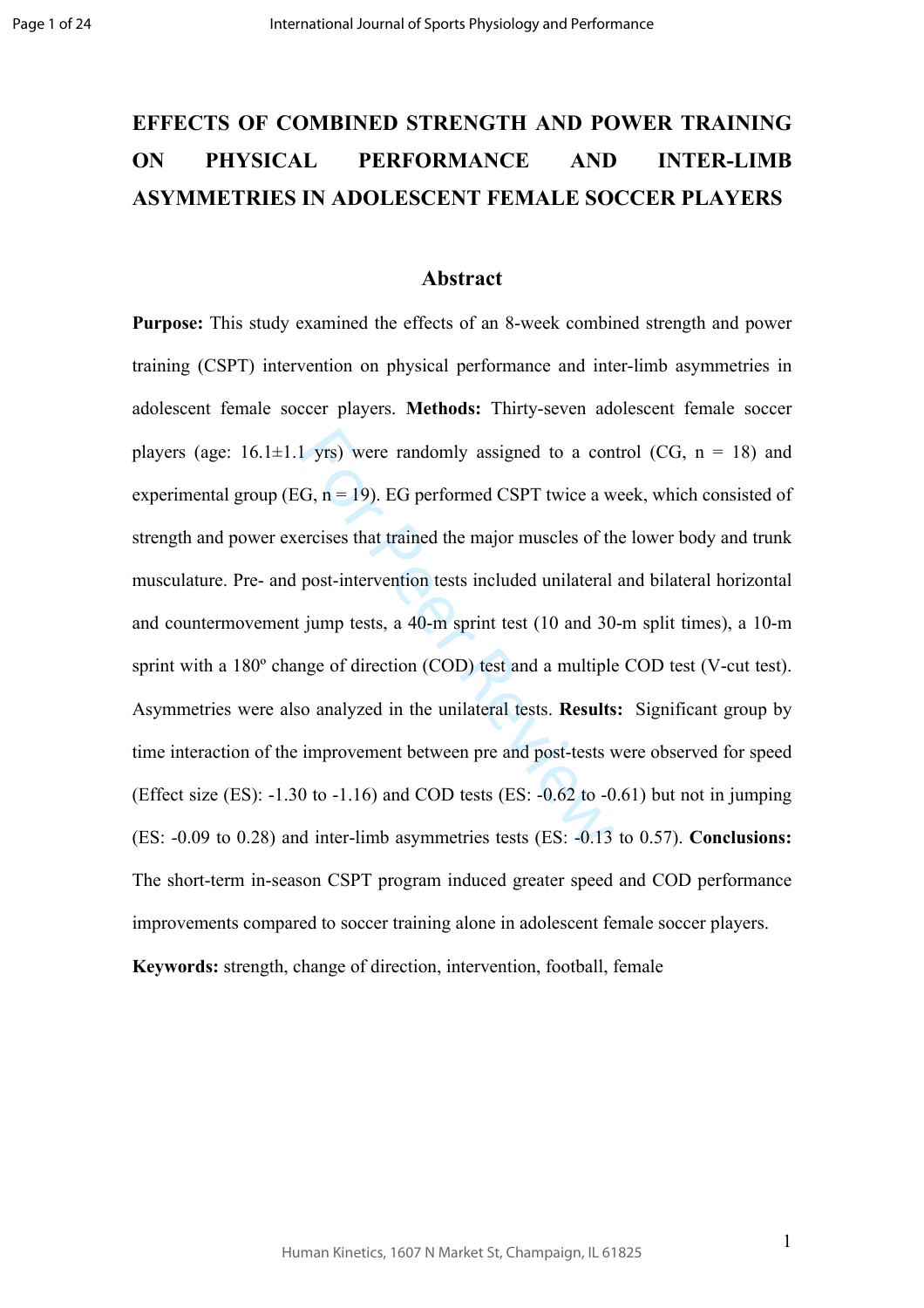# **Introduction**

Soccer is considered a contact sport, demanding a wide variety of skills at different intensities. In this regard, soccer players predominately run throughout the game, while other high intensity activities like sprinting, jumping, kicking and changing direction are also important performance factors that require both maximal strength and anaerobic power of the neuromuscular system 1,2. Given the importance of high intensity activities for soccer performance, training strategies that ensure their optimal development are continuously being investigated and also, in recent years is having a great importance in youth soccer players  $3,4$ .

For Peer Resugated and also, in fecent years is having<br>the end of biological maturation, and their move<br>peak height velocity (PHV) should be to<br>movement skills, and speed <sup>5</sup>. Players cincion and joint range of motion, wh In order to design an appropriate training program, it is important to consider both the players´ age, stage of biological maturation, and their movement competence. The aim of training before peak height velocity (PHV) should be to increase neuromuscular strength, fundamental movement skills, and speed <sup>5</sup>. Players circa-PHV could suffer a reduction in coordination and joint range of motion, whilst concurrently experiencing increases in physiological stress during match play 6 . Finally, research highlights that post-pubertal players should prioritise improvements in strength and power, due to the natural increase in lean muscle mass associated with maturation <sup>7</sup>. Therefore, training programs in youth female soccer players should take into consideration the athlete's physical capability (fundamental movement skills and soccer specific fitness), biological maturation, individual needs, and acute readiness to train 8.

Different training methods to improve soccer specific variables have been developed such as, high-intensity interval training, resisted sprint training, strength training or plyometric training  $9-13$ . A previous study of female college soccer players showed that high-intensity interval training, performed twice per week for 5-weeks, significantly improved the Yo-Yo Intermittent Recovery 1 test distance (Effect size (ES):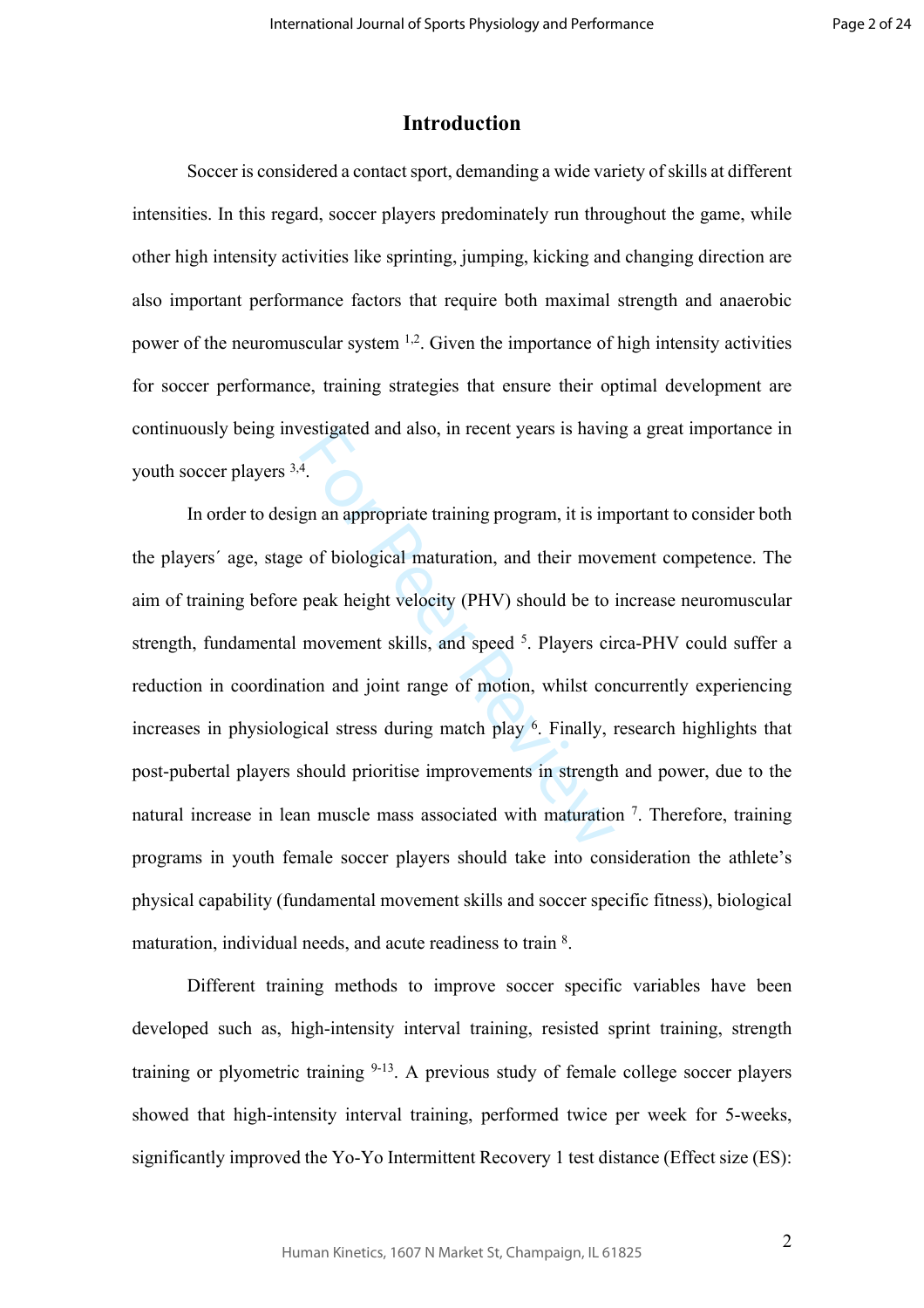al jump height (ES: 0.48), speed (ES: 0.86)<br>ovements in comparison to the control graduate been shown to produce enhancements<br>ter players  $9,11,14,15$ , there is a lack of<br>gth and power training specifically on pe<br>opulatio 0.44) <sup>11</sup>. Shalfawi et al. <sup>12</sup> compared the effects of resisted agility and resisted sprint training with strength training on highly-trained (e.g., second division standard in Norway, top 3 in this division at the time of the study and 4-7 training sessions a week) female soccer players. They reported that 10-weeks of resisted sprint training (performed twice per week) improved maximal oxygen uptake during the incremental 20-m beep-test (ES: 0.85) and the squat jump (SJ) (ES: 0.42), while strength training significantly increased the beep-test performance (ES: 0.92) and the SJ (ES: 0.59). Ramirez-Campillo et al. <sup>10</sup> developed a 6-week plyometric training program with 38 female soccer players. They registered vertical jump height (ES: 0.48), speed (ES: 0.86) and change of direction time (ES: 0.85) improvements in comparison to the control group. Whilst individual training interventions have been shown to produce enhancements in measures of athletic performance for soccer players  $9,11,14,15$ , there is a lack of studies looking at the effectiveness of strength and power training specifically on performance measures in youth female soccer populations.

Inter-limb asymmetries have been a common source of investigation in recent years and refers to the concept of comparing the function of one limb in respect to the other <sup>16</sup>. Between-limb imbalance in strength and power, assessed as the limb symmetry index, has been considered as a valid and useful tool to detect players at high injury risk (e.g., 4-fold in players with  $>10\%$  asymmetry) of lower extremity injury <sup>17</sup>. Additionally, inter-limb asymmetries might also play a role in performance (e.g., greater symmetrical team-sports players seem to be faster that their asymmetrical counterparts) 18,19. In this regard, strength training is amongst the most frequently used strategies to improve soccer performance and high-intensity actions, as well as to decrease asymmetries  $12,14,20-22$ . Therefore, training programs should focus on combined bilateral and unilateral strength training to decrease inter-limb asymmetries and to increase performance during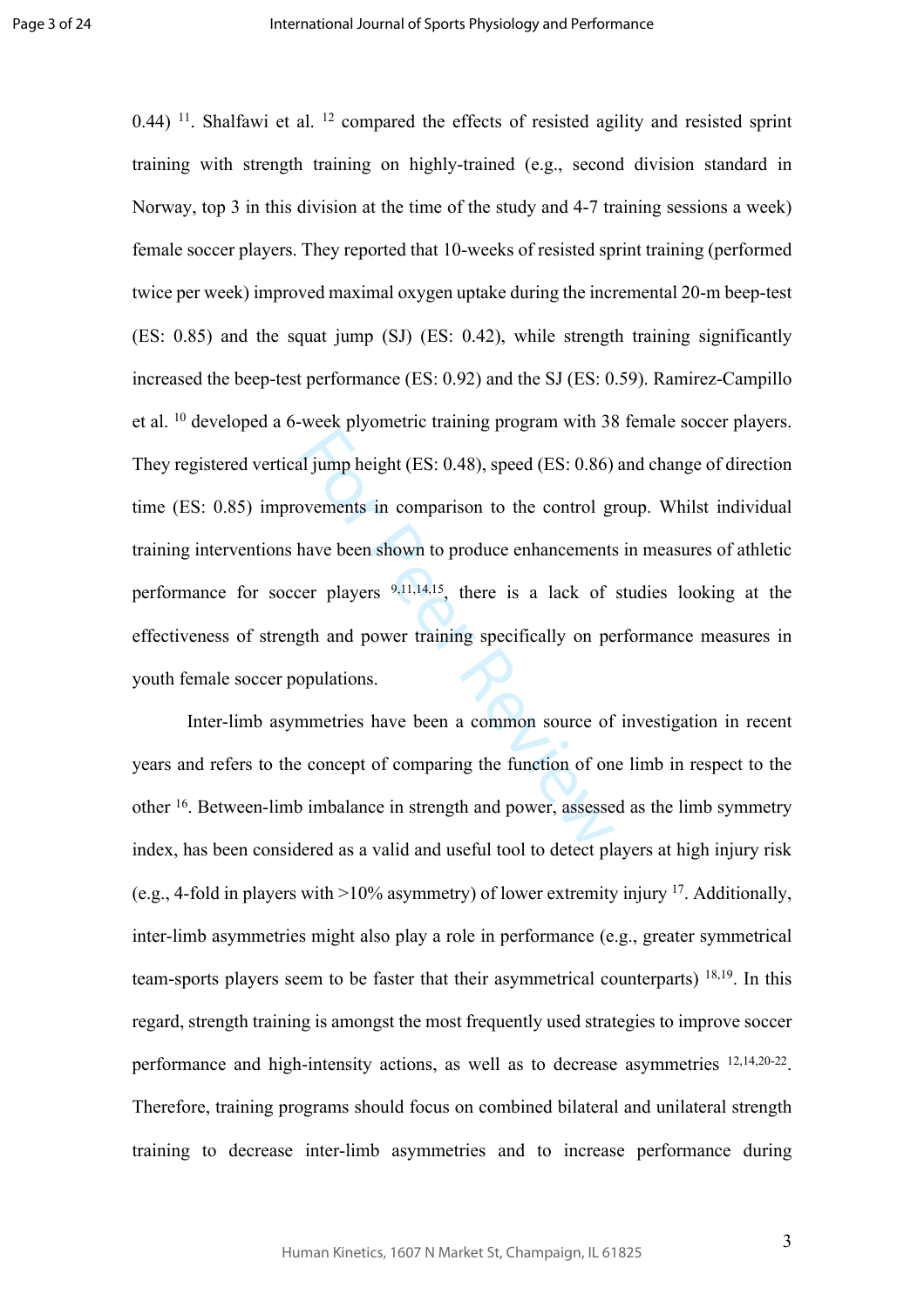competition. However, relatively few studies have addressed this issue in young soccer players 22,23. In addition, to the authors´ knowledge, no studies have analyzed the effect of an intervention on inter-limb asymmetry in youth female soccer players, hence, more studies for this population are warranted.

Therefore, the aims of the present study were 1) to evaluate the effects of combined strength and power training (CSPT) in physical performance and, 2) to observe if inter-limb asymmetries decreased as a result of the training intervention in a group of adolescent female soccer players. The hypothesis of this study was that there would be an improvement in both physical performance and inter-limb asymmetries from preintervention to post-intervention.

#### **Methods**

#### **Subjects**

of the physical performance and inter-limb<br>tervention.<br>**Methods**<br>nt female soccer players (age:  $16.1 \pm 1.1$ <br>The soccer players (age:  $16.1 \pm 1.1$ <br>The soccer players (age:  $16.1 \pm 1.1$ <br>The soccer players (age:  $16.1 \pm 1.1$ A total of 37 adolescent female soccer players (age:  $16.1 \pm 1.1$  yrs; height:  $159.7 \pm 7.1$ cm; body mass:  $55 \pm 7.1$  kg) belonging to the same female soccer division club academy squad (Iberdrola Women´s First Division) participated in this study. Their maturational status was assessed through age at PHV  $24$ , but validation studies indicated several limitations in this equation such as the lack of a measurement of sitting height and a typical error of measurement of  $0.5$  years  $25,26$ . Data collection took place during the sixth month out of nine during the competitive season. All players were training in a soccer club for at least 4 years. None of the players had any background in regular strength and power training. At the time of the study, all players were competing at national and regional standard (e.g., Spanish Female Soccer National League, Aragón Female Football Territorial League). Furthermore, some players  $(n = 4)$  were also competing at international standard (e.g., European Female Soccer Championship). Participants were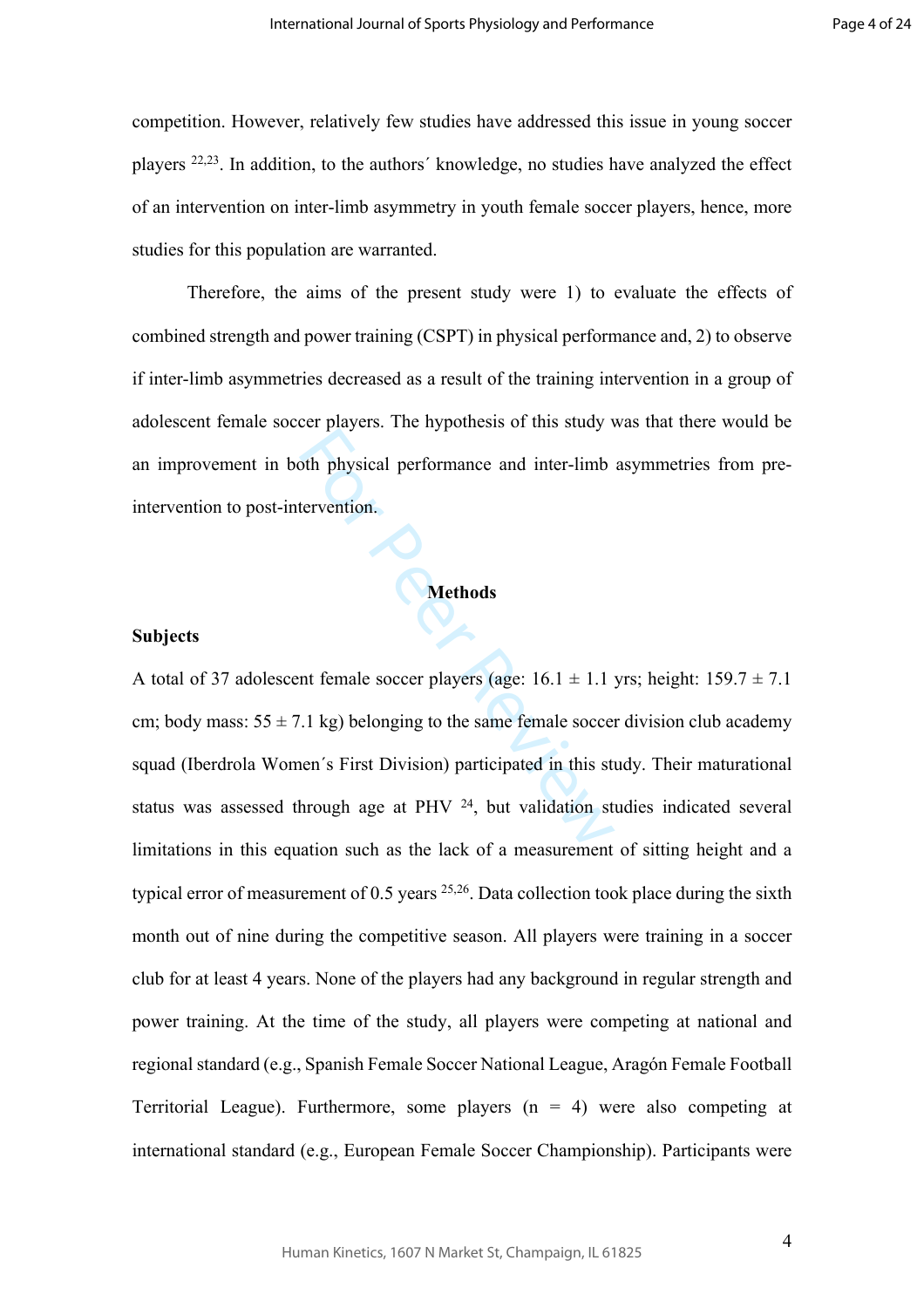healthy and they did not suffer any disease or injury that could affect the results of the study. Written informed consent was obtained from both the players and their parents before beginning the investigation. The study was carried out in conformity with the ethical standards of the Declaration of Helsinki and has been approved by the Ethics Committee of Clinical Research from the Government of Aragón (CP19/039, CEICA, Spain).

#### **Study Design**

thed-pairs study design (ABBA distribut<br>ivided into an experimental group (EG:  $n =$ <br>on their change of direction speed perf<br>ts system across all change of direction sp<br>ereafter, each player was positioned in a glc<br>yer, th Using a pre-test matched-pairs study design (ABBA distribution), players from two different teams were divided into an experimental group (EG: *n* = 19) and a control group (CG:  $n = 18$ ) based on their change of direction speed performance. Players were classified using a points system across all change of direction speed tests, from the first to the last position. Thereafter, each player was positioned in a global classification. From this point, the first player, that is, the player who had the most points was allocated in the experimental group, the  $2<sup>nd</sup>$  and the  $3<sup>rd</sup>$  players were allocated into the control group, and the 4th player in the experimental group. Both teams were involved in a similar weekly soccer training volume and methodology (3 sessions/week of 90 minutes and 1 match/week). EG players carried out an additional CSPT program twice per week for 8 weeks after the habitual warm-up. Players in the CG performed their habitual training that consisted on 15-min warm-up, 30-min technical training, 30-min tactical training, 40-min small-sided games and 5-min cool-down. Both groups performed the same training volume on the pitch. Tests were performed 2 weeks and 1 week (reliability analysis) before training and 1 week after the training period. Furthermore, 2 weeks before the commencement of intervention, four familiarization sessions were executed in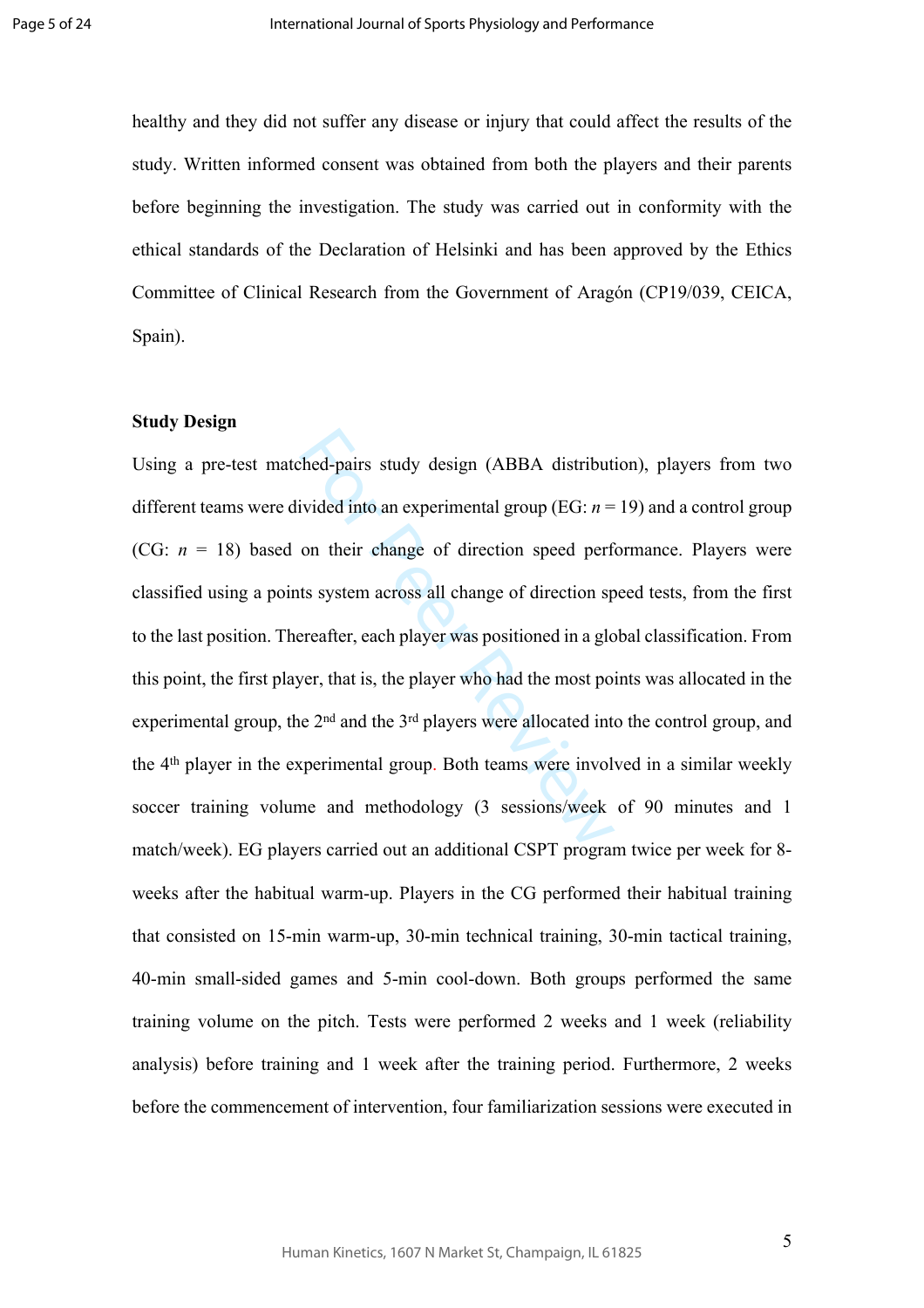the EG to thoroughly learn the exercises included in the CSPT program (Figure 1). The same researchers supervised every training session.

#### **\*\*\* Figure 1 about here \*\*\***

## **Procedures**

#### *Combined Strength and Power Training Program.*

Forward in the same order in which<br>ing exercises were performed in the followi<br>i, plank and lumbar bridge), and all exercis<br>following training set. Approximately 3<br>set and each exercise. Box to single-leg be<br>cm height. All The CSPT was completed during the mid-portion of the competition period. The EG performed 2 sessions (~35 minutes) per week at the same time interspersed by 48-72 hours during an 8-week period. Table 2 shows in detail the characteristics the training program. Exercises were performed in the same order in which they appear in the table (e.g. in session 2, training exercises were performed in the following order: diver, forward lunge, backward lunge, plank and lumbar bridge), and all exercises repetitions had to be completed before the following training set. Approximately 3-min rest periods were allowed between each set and each exercise. Box to single-leg box step up and eccentric box drops had a 30 cm height. All exercises were body weight resistance with the exception of the diver, forward lunge and backward lunge exercises. In all sessions, the warm up consisted of 5 minutes jogging and 5 minutes of joint mobilization exercises. Then, participants performed once set of 6-10 repetitions followed by once set of 6-10 repetitions (separated by 3-min rests) of 5-6 exercises in each session. Two experienced S&C coaches controlled every training session, providing verbal encouragement to each participant.

### **\*\*\* Table 2 about here \*\*\***

#### *Performance Tests*

Participants were assessed at baseline and 8 weeks post-intervention on jumping, linear sprinting and CODA tests by the same group of investigators during the entire study, at the same time of the day (18:00-20:00) and under the same environmental conditions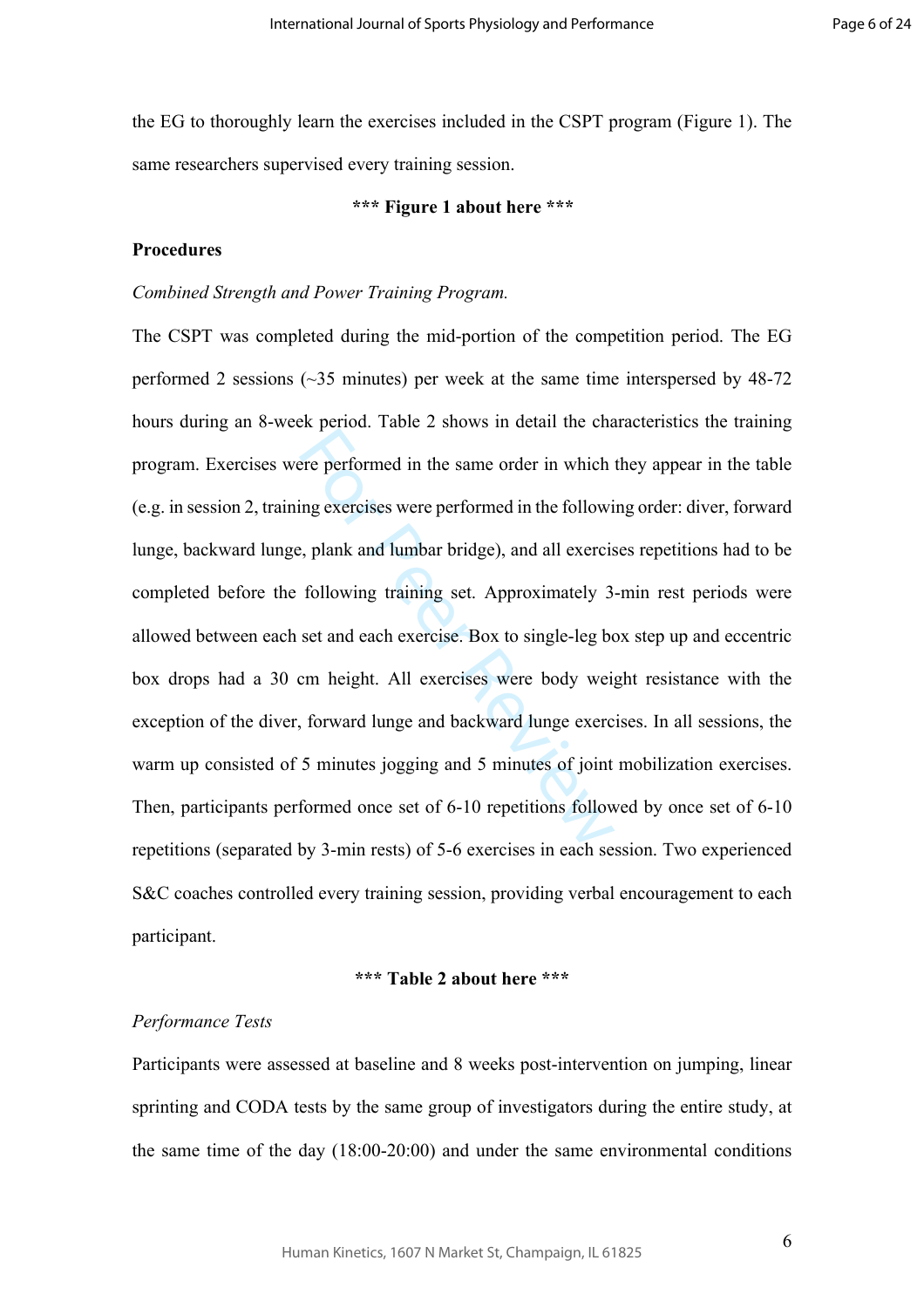$(\sim 22^{\circ}$ C and  $\sim 20\%$  of humidity) on a soccer field. Performance tests were completed in 2 hours on the soccer field. Before all testing, a warm-up standardized during 10 minutes was completed by participants. This consisted of running at 60-70% of the maximum heart rate, dynamic stretches such as multi-planar lunges, inchworms and spiderman exercises before progressing into practice jumps, sprints and change of directions at 60, 80 and 100% of perceived maximum effort. A 3-minute rest was prescribed between the warm-up and the first test. Players wore athletic shoes (for jump tests) and soccer boots (for linear sprint and COD tests).

## *Standing broad jump test*

est<br>road jump test indirectly measured horizon<br>dard measuring tape (30m M13; Stanley, N<br>bed elsewhere <sup>27</sup>. Each test was performed<br>of passive recovery, and the best jump wa<br>mump test<br>horizontal jump test indirectly measur The standing broad jump test indirectly measured horizontal power. This test was measured using a standard measuring tape *(30m M13; Stanley, New Britain, EEUU)* and was assessed as described elsewhere <sup>27</sup>. Each test was performed three times, separated by at least 30 seconds of passive recovery, and the best jump was recorded and used for analysis.

### *Single-leg horizontal jump test*

The single-leg horizontal jump test indirectly measured unilateral horizontal power. This test was measured using a standard measuring tape *(30m M13; Stanley, New Britain, EEUU)* and was assessed as described elsewhere <sup>28</sup>. Leg swing of the alternate leg flexed to 90º at the hip and knee was allowed. The variables used in analyzes were: 1-legged left horizontal jump and 1-legged right horizontal jump. Each test was performed three times, separated by at least 30 seconds of passive recovery, and the best jump was recorded and used for analysis.

### *Bilateral and unilateral countermovement jump test*

Vertical jumping ability was assessed using a vertical countermovement (CMJ) jump test (reported in centimeters) with flight time measured by the Optojump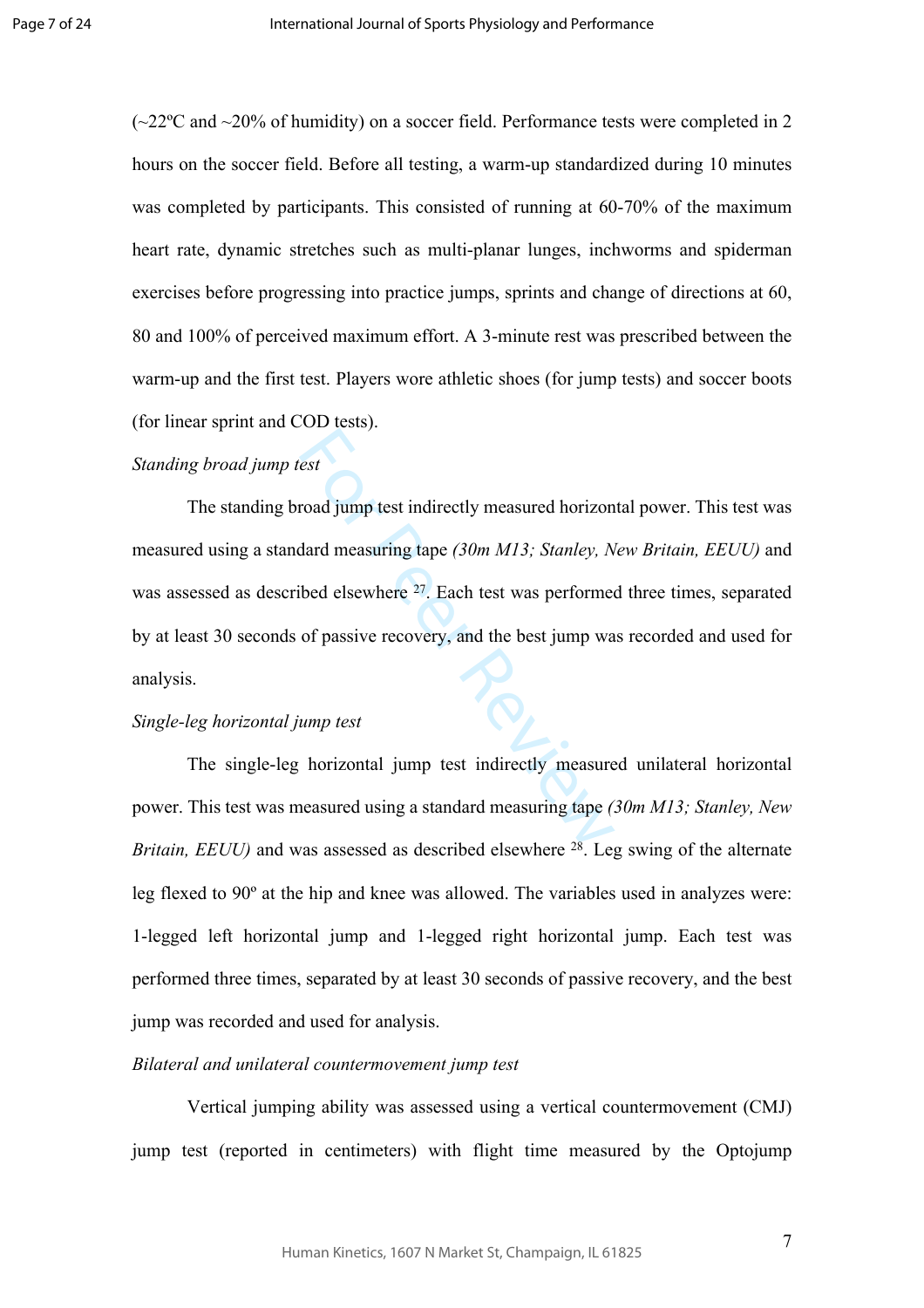(*Optojump, Microgate, Bolzano, Italy*) to calculate jump height and is described elsewhere <sup>28</sup>. Each test was performed three times, separated by 30 seconds of passive recovery, and the best jump was recorded and used for analysis. The same criterion was used to assess unilateral CMJ test. Leg swing of the alternate leg flexed to 90º at the hip and knee was allowed. Furthermore, subjects were instructed to perform a controlled, balanced landing and to stick the landing for 2-3 s with the same assessed leg.

#### *40-m speed test*

Running speed was evaluated by a 40-m sprint time (standing start) with 10-m, 20-m, 30-m split times. Time was recorded with dual beam photocell systems (*Witty, Microgate, Bolzano, Italy*) and is described elsewhere <sup>28</sup>. The 40-m sprint was performed twice, separated by at least three minutes of passive recovery. The best time was recorded for analysis.

#### *180º Change of direction test.*

S. Time was recorded with dual beam ph<br> *aly*) and is described elsewhere <sup>28</sup>. The 40-<br>
east three minutes of passive recovery. The<br> *ion test.*<br>
med a 10-m sprint test with one 180° C<br>
m photocell systems (*Microgate, B* Players performed a 10-m sprint test with one 180º COD. Sprint times were measured by dual beam photocell systems (*Microgate, Bolzano, Italy*) a 10-m sprint test was performed and is described elsewhere <sup>28</sup>. The 180<sup>°</sup> COD was repeated twice with right and left and 2-min of between-repetitions recovery was allowed. The best time with each 180º COD was retained.

### *V-cut test*

Players performed a 25-m sprint with four CODs of 45º 5 m each and is described elsewhere <sup>28</sup>. Sprint times were measured by dual beam photocell systems (*Microgate, Bolzano, Italy*). The V-cut test was executed twice and 3 min of passive recovery was provided between repetitions. Time in the best (fastest) trial was recorded for analysis **Statistical Analysis**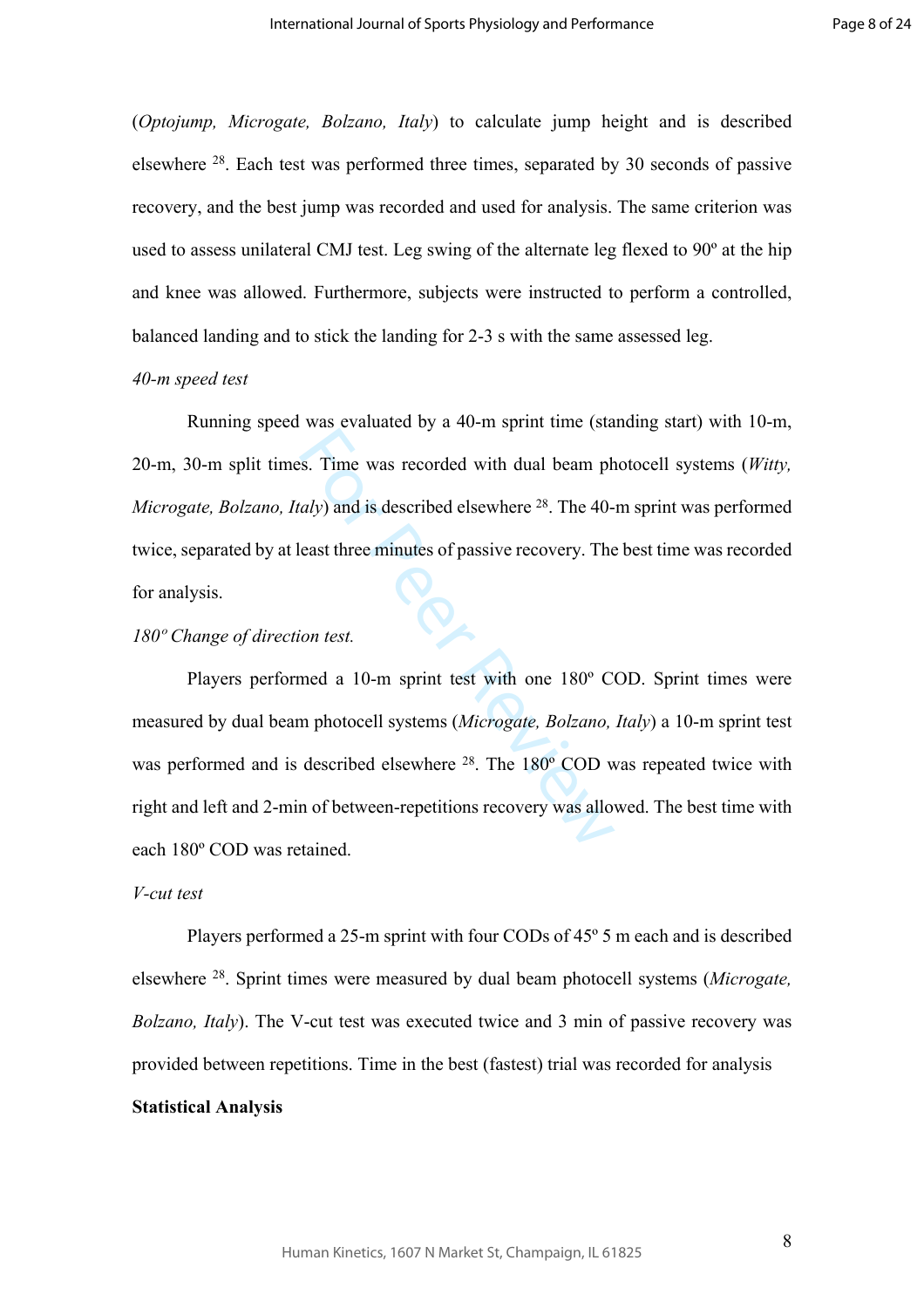d measures ANOVA with Bonferroni<br>e systematic bias between time points, wi<br>omparisons (Student paired *t*-test) were<br>between the pre-test and post-test in all var<br>(general linear model) was used to detect *a*<br>st-test usin Statistical analysis was performed with SPSS for MAC (Version 19.0; SPSS Inc, Chicago, IL). Data are presented as mean  $\pm$  standard deviation (SD). Normality and equal variance assumptions were checked using the Shapiro-Wilk test and Levene test, respectively. Statistical significant was inferred from  $p < 0.05$ . Relative reliability analysis was examined by the intra-class correlation coefficient  $(ICC_{3,1})$ . To examine the absolute reliability, the typical error of measurement was used. The spreadsheet of Hopkins (Reliability from consecutive pair of trials, xrely.xls (2015)) was used to determine both ICC and typical error of measurement, expressed as a coefficient of variation. A repeated measures ANOVA with Bonferroni post-hoc analysis was conducted to determine systematic bias between time points, with an alpha level of  $p <$ 0.05. Within-group comparisons (Student paired *t*-test) were carried out to detect significant differences between the pre-test and post-test in all variable in both groups. In addition, an ANCOVA (general linear model) was used to detect any significant betweengroup difference at post-test using the pre-test as covariates. The standardized difference or effect size (ES, 90% confidence limit) in the selected variables were calculated using the pre-training SD. Threshold values for Cohen ES statistics were  $>0.2$  (small),  $>0.6$ (moderate), and  $>1.2$  (large)  $^{29}$ .

Inter-limb asymmetry was calculated using the following formula 30:

Inter-limb asymmetry =  $100$ /Max Value (right and left)\*Min Value (right and left)\*- $1+100.$ 

## **Results**

Only players who participated in 85% of the training sessions were included in the final analyses. No participant was excluded due to injury, illness or lack of interest, and as a result, all players were included in the final analyses. No significant between-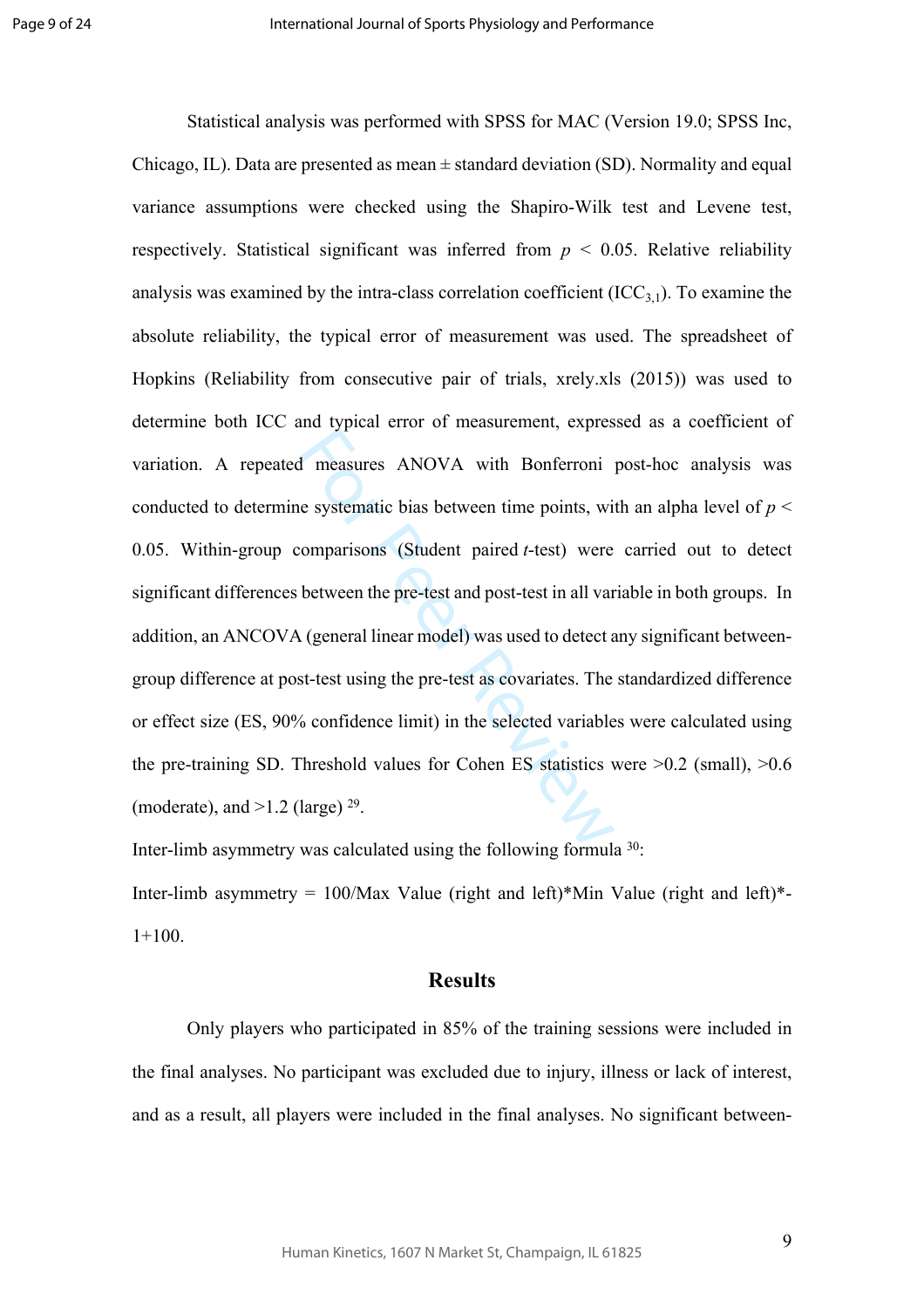group differences were found at pre-test for any of the variables analysed. Reliability of all tests performed in CG and EG is shown in Table 3.

#### **\*\*\* Table 3 about here \*\*\***

Performances in jump, linear sprinting and change of direction tests are shown in Table 4. No significant group by time interaction of the improvement between pre and posttests were observed for jump and inter-limb asymmetries tests. ANCOVA showed significant group by time interactions for the  $20-m$  ( $p = 0.01$ ; ES: 1.30 (90% confidence) limit [CL]: 0.87; 1.73)), 30-m (*p* = 0.01; ES: 1.20 (90%CL: 0.82; 1.57)), 40-m (*p* = 0.01; ES: 1.16 (90%CL: 0.85; 1.47)), the left 180º COD (*p* = 0.03; ES: 0.61 (90%CL: 0.20; 1.03)) and the V-cut test (*p* = 0.01; ES: 0.62 (90%CL: 0.20; 1.05)) in favour of the EG

#### **\*\*\* Table 4 about here \*\*\***

## **Discussion**

S5; 1.47)), the left 180° COD ( $p = 0.03$ ; E<br>st ( $p = 0.01$ ; ES: 0.62 (90%CL: 0.20; 1.05)<br>\*\*\* Table 4 about here \*\*\*<br>Discussion<br>Present study were to evaluate the effects<br>and to examine such effects on inter-limb<br>oup of ado The aims of the present study were to evaluate the effects of a CSPT program on physical performance and to examine such effects on inter-limb asymmetries in several unilateral tests, in a group of adolescent female soccer players. The main finding of this study was that a CSPT induced improvements in speed and change of direction parameters in adolescent female soccer players but, did not improve jump and asymmetry parameters. Therefore, these results provide relevant evidence to support the need for adding strength and power training within the soccer training program to obtain further development of the speed and change of direction performance of adolescent female soccer players.

The between group analyses did not show significant differences in any jump variables at post-testing, which was in agreement with the previous studies on adolescent soccer players using strength training <sup>12,31</sup>. However, other studies have shown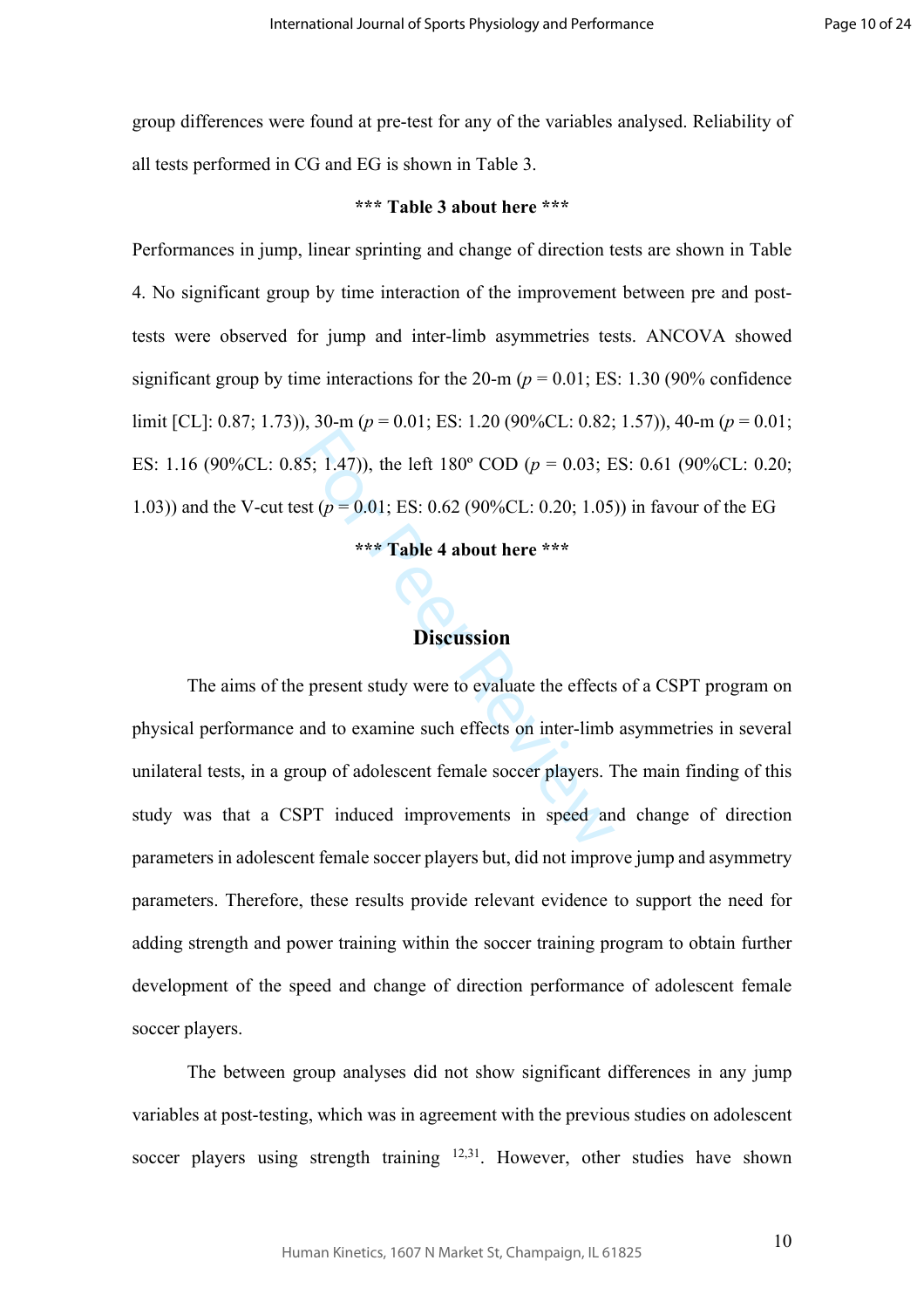improvements in jump ability after similar training programmes have been performed 10,32,33. These previous studies have all programmed exercises where the speed of movements are performed at high velocity. In contrast, the current CSPT program seems to have been less effective in making positive during jump testing, than other programs using explosive plyometric and strength exercises. These results suggest that the speed of movement (rather than the resistance of load) is more likely to positively affect jump performance in adolescent female soccer players.

For Preservingth<br>
rinting and change of direction performant<br>
ds also reported significant changes in the<br>
<sup>34</sup>. This study speculated that strength a<br>
ng sprint physical qualities but could no<br>
arm quasi-experimental des The CSPT approach employed in the present study was an effective training strategy to enhance sprinting and change of direction performance. A recent study with similar training methods also reported significant changes in these physical qualities, in female soccer players <sup>34</sup>. This study speculated that strength and power training was important in developing sprint physical qualities but could not prove this within the limitations of a single-arm quasi-experimental design. In contrast, the present study used both a CG and EG, and showed that the selected exercises were effective at improving sprint and change of direction performance (ES: -0.61 to -1.30). According to this study, it is appears that strength and power training may be consistent training methods to drive the neuromuscular adaptations (e.g. increase in neural drive, coordination or improved fundamental movement skills) that likely improving acceleration, deceleration, peak velocity and/or change of direction speed.

Regarding sprint time, the training program resulted in significant 20-m, 30-m and 40-m improvements for EG compared to CG. Given the inherent differences often employed between study methodologies, true comparisons between different studies is challenging. However, others studies have found similar significant increases in sprint performance after a plyometric program in female soccer players 10,35. It is well acknowledged that horizontal force production has an important application in sprint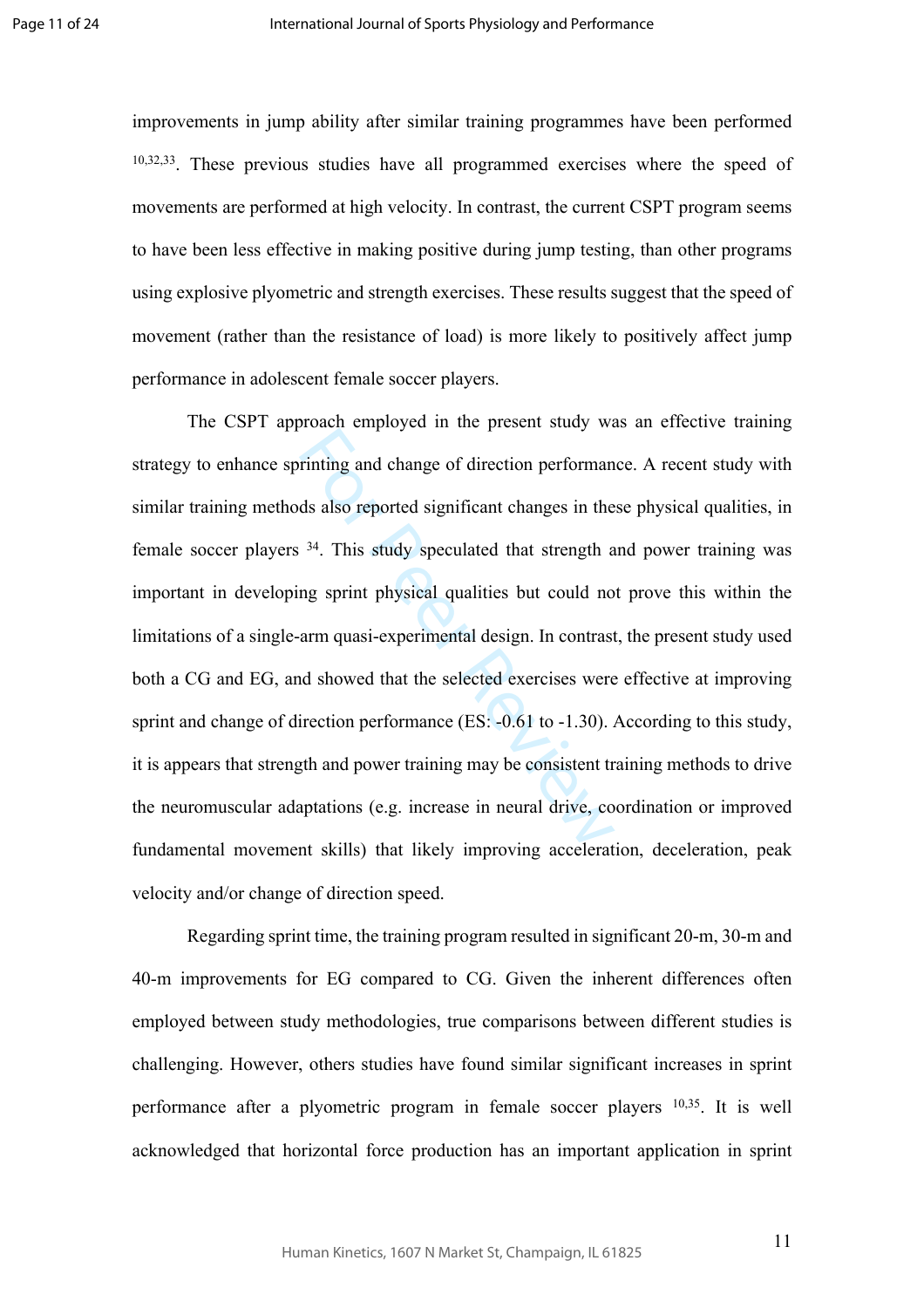e noted that a meaningful portion of the<br>
Sorward and backward lunges and single-<br>
we been shown improve muscular power in<br>
highly related to short-distance sprints <sup>38,</sup><br>
ce of developing both lower body strength<br>
ng perf acceleration performance <sup>36</sup>. Both plyometric training discussed previously and the current training program incorporated horizontal stimulus and this may have increased the chances to gain adaptations. However, Shalwafi et al.  $^{12}$  have shown that during the in-season period and after a strength program, female soccer players did not improve sprint performance. It has been observed that soccer players experience a reduction in performance during the competitive period  $37$  and strength training should be used with caution during mid-season. Findings of the present study suggest that CSPT was effective in improving acceleration (e.g., 20-m sprint-time) performance after 8-weeks of training (Table 3). It should be noted that a meaningful portion of the CSPT exercises (e.g., eccentric box drops, forward and backward lunges and single-leg box step up) in the current intervention have been shown improve muscular power in the hip, knee and ankle extension, which are highly related to short-distance sprints <sup>38,39</sup>. Hence, these results highlight the importance of developing both lower body strength and power which may enhance linear sprinting performance <sup>40</sup>. Further research is warranted to observe what exercise order and training scheduling is better to improve linear sprinting performance in adolescent female soccer players.

Current results indicated significant improvements in change of direction performance after the CSPT program. Our findings and others 34,41 have observed significant improvements in change of direction ability in adolescent female soccer players. It has been described that to achieve the fastest performance during a change of direction test; larger contributions of isometric and eccentric strength, higher braking and propulsive forces and lower contact times, are all required <sup>42</sup>. The utilization of different exercises such as forward and backward lunges, Russian belt posterior and anterior chain, and single-leg box step ups may have induced higher isometric contractions; thus, facilitating improved technique and body alignment during change of direction tests. The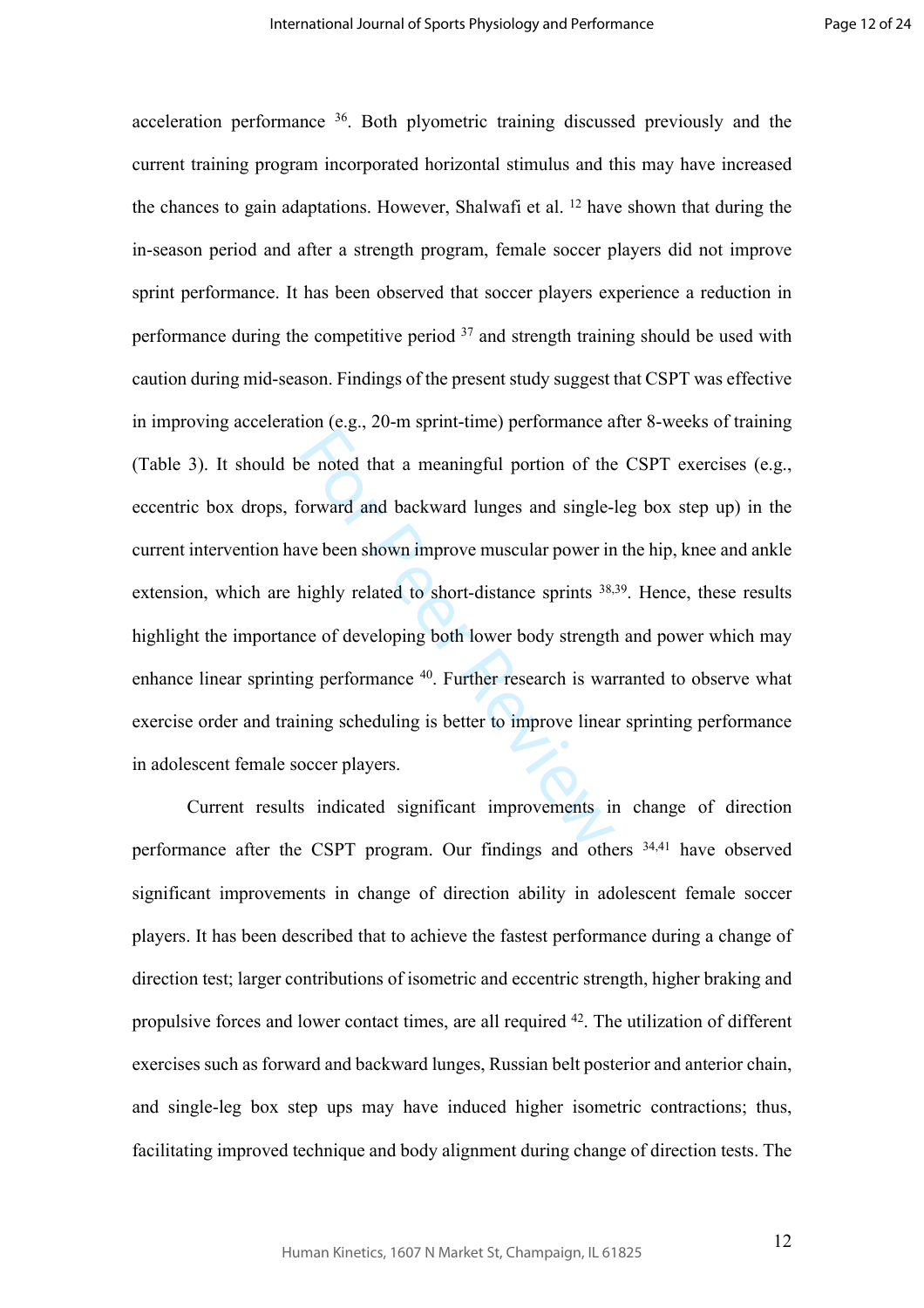isometric strength seems to be decisive to optimize the triple extension during 180º COD test, as a result of permitting the correct alignment of the lower limbs to then subsequently, reaccelerate thereafter  $42$ . Thus, the CSPT intervention was again, effective at improving key movement patterns (180º directional change) which are common movements in soccer.

Exercise 4. Nevertheless, the current CSP<br>es in inter-limb asymmetries. Pardos-Main<br>g program was effective at reducing the dr<br>ES: 0.93) asymmetries. When viewing th<br>hat the SD is quite large relative to the me<br>n turn, thi Despite the apparent critical relevance of between-limb imbalance for protection against injury and performance  $17,18$ , to the best of our knowledge, this is one of the first study to assess the impact of a training intervention on lower- extremity asymmetries in adolescent female soccer players 4 . Nevertheless, the current CSPT program did not make any meaningful changes in inter-limb asymmetries. Pardos-Mainer et al. <sup>4</sup> reported that a neuromuscular training program was effective at reducing the drop jump (ES: 0.72) and change of direction (ES: 0.93) asymmetries. When viewing the asymmetry results in Table 4, it is evident that the SD is quite large relative to the mean value; more so than for other test metrics. In turn, this may be a reason as to why no significant differences in asymmetry were present post-intervention. Furthermore, practitioners should be somewhat mindful of assessing relationships between an asymmetry index and additional fitness test scores. Asymmetry is a ratio (i.e., made up of two composite parts); thus, it is probable that biased or inflated correlations may be reported when the relationship between asymmetry and its composite parts are assessed. Thus, it is suggested that practitioners consider interpreting changes in asymmetry rather than associative analysis, and on an individual basis, which is in line with recent empirical suggestions on the topic 43 .

In addition, a previous study evaluated the effect of three different unilateral strength training strategies in young soccer players <sup>44</sup>. Interestingly, all training strategies decreased CMJ asymmetry (ES: 0.08 to 0.23) but did not decrease single-leg horizontal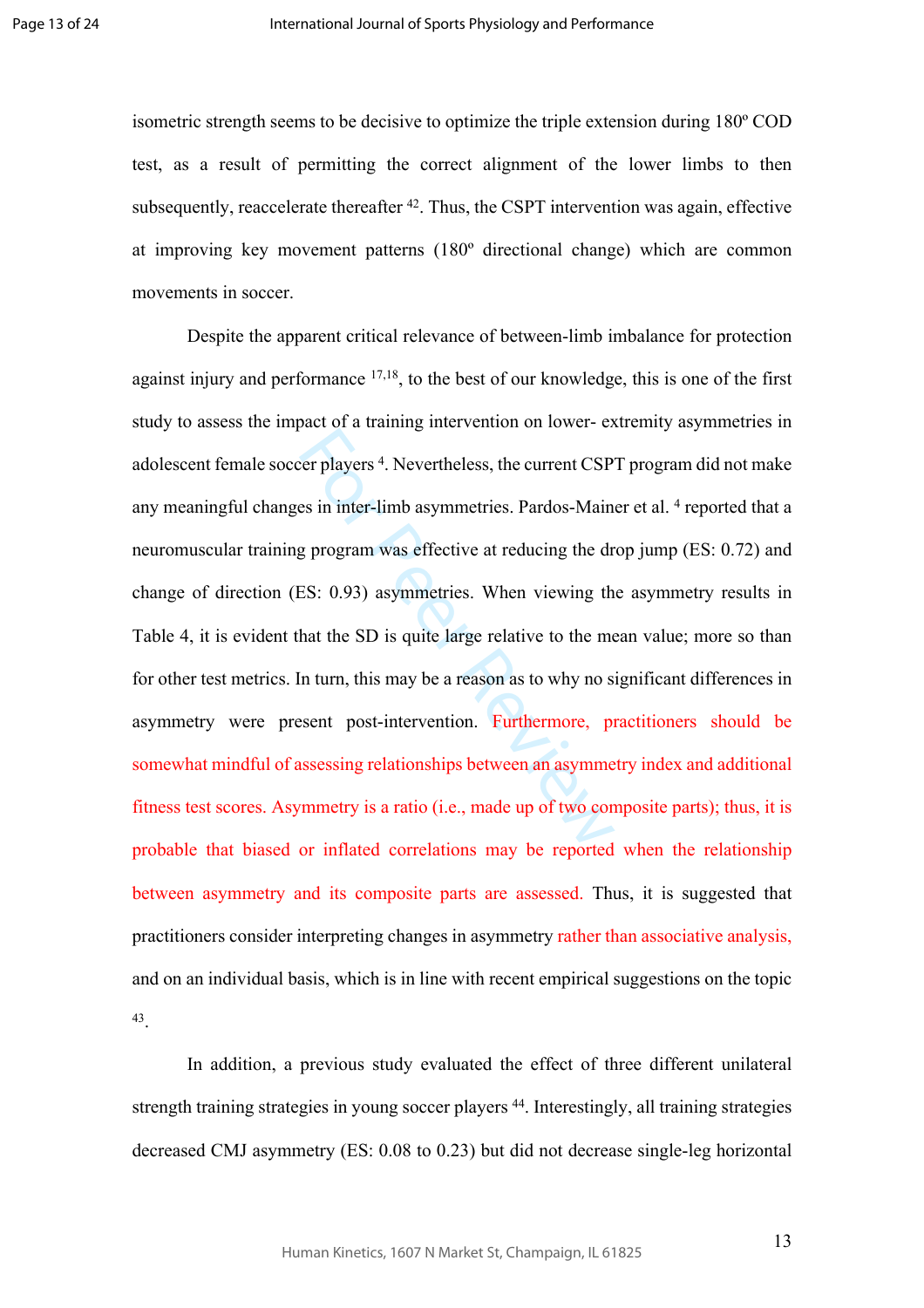jump asymmetry (ES: -0.58 to 0.06). Thus, it is not currently clear what the best training strategy is to decrease between-limb differences.

Example 18 and the set of the set of the set of the set of the set of the set of that this change must be greater than it it hecent suggestions on the topic. Furtherm particular characteristics and, our result ports. In th A possible limitation of the present study is that exercise intensity (e.g., session rating of perceived exertion) was not measured. The use of such a non-invasive method to quantify the internal training load in each training session could be useful in future study designs. Second, analysis asymmetry was calculated using the group mean value, which showed the variable nature of asymmetry, as represented by the large SD. As previously suggested, it is suggested that monitoring changes in asymmetry is done on an individual basis. In addition, in order to determine whether a change in asymmetry is meaningful, it is suggested that this change must be greater than the test variability score  $43,45$ , which is in line with recent suggestions on the topic. Furthermore, adolescent female soccer players have particular characteristics and, our results cannot be directly extrapolated to other sports. In this way, we cannot establish the influence of maturation through PHV as all players are substantially above PHV. Consequently, further studies should be done taking into account maturity offset (i.e., with pre-, mid- and post-PHV) to determine the possible influence of maturation on performance adaptations. Finally, to try to achieve similar results in a similar sample a proper execution is required to develop the expecting adaptations and, in consequence, experienced coaches should be involved.

### **Conclusions**

For our adolescent female soccer players, the addition of strength and power training in the short-term (i.e., 8 weeks) during the in-season period, induced greater speed and change of direction performance improvements compared to soccer training alone. However, inter-limb asymmetries did not decrease; thus, it should be interesting to incorporate other training methods (e.g., plyometric training) or strategies (e.g., start the session with the weaker leg) to minimize injury risk and to improve performance.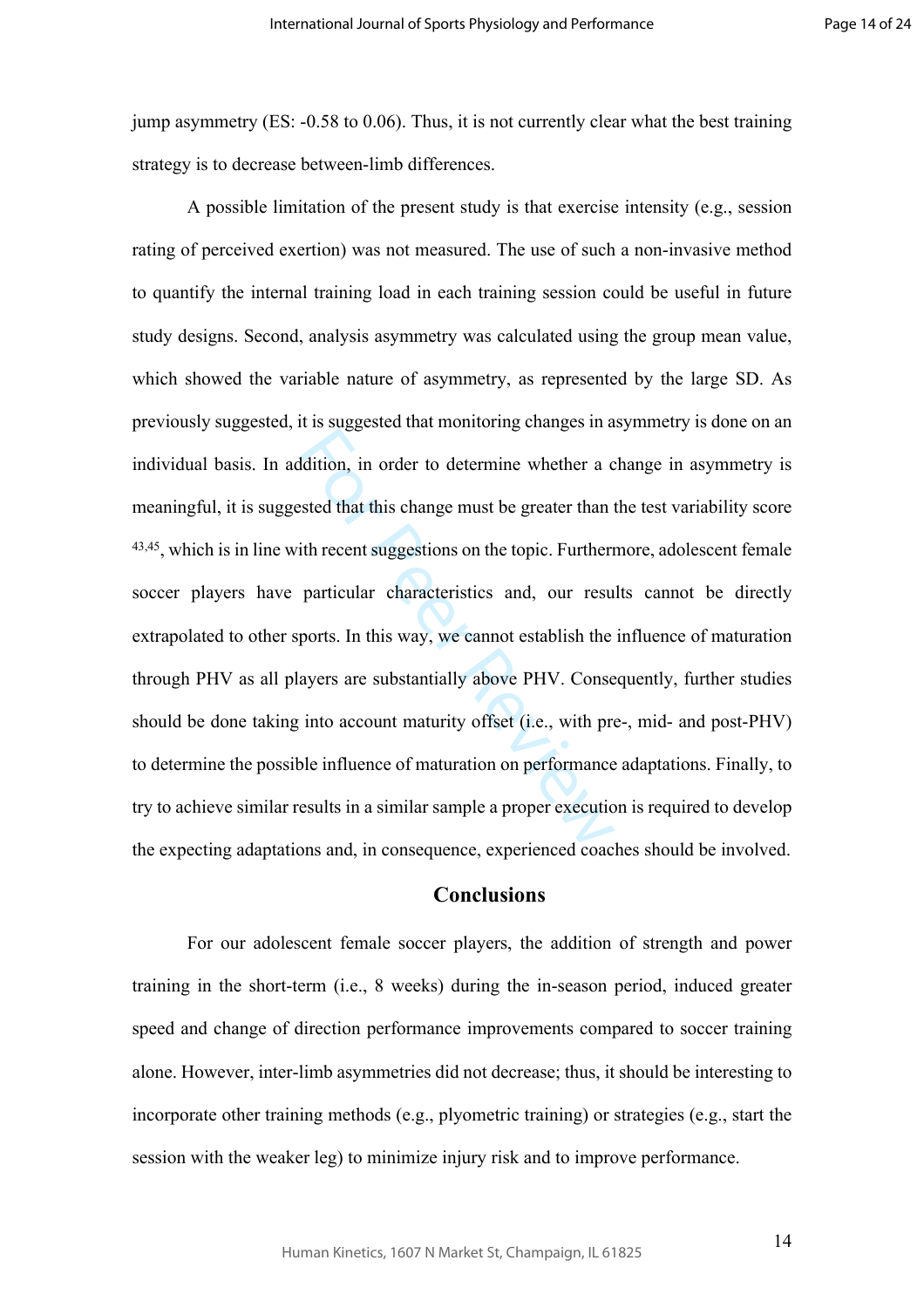# **Practical applications**

From Page The findings of this study are that a CSPT during the in-season period in adolescent female soccer players can improve speed and change of direction performance. These adaptations can be achieved in a few weeks and may potentially increase competitive performance and minimize the risk of injury. It is worth noting that simple interventions can produce significant improvements in an adolescent population that is relatively untrained in strength and power. Therefore, our data support the notion that strength and power training can elicit sprint related performance improvements in-season.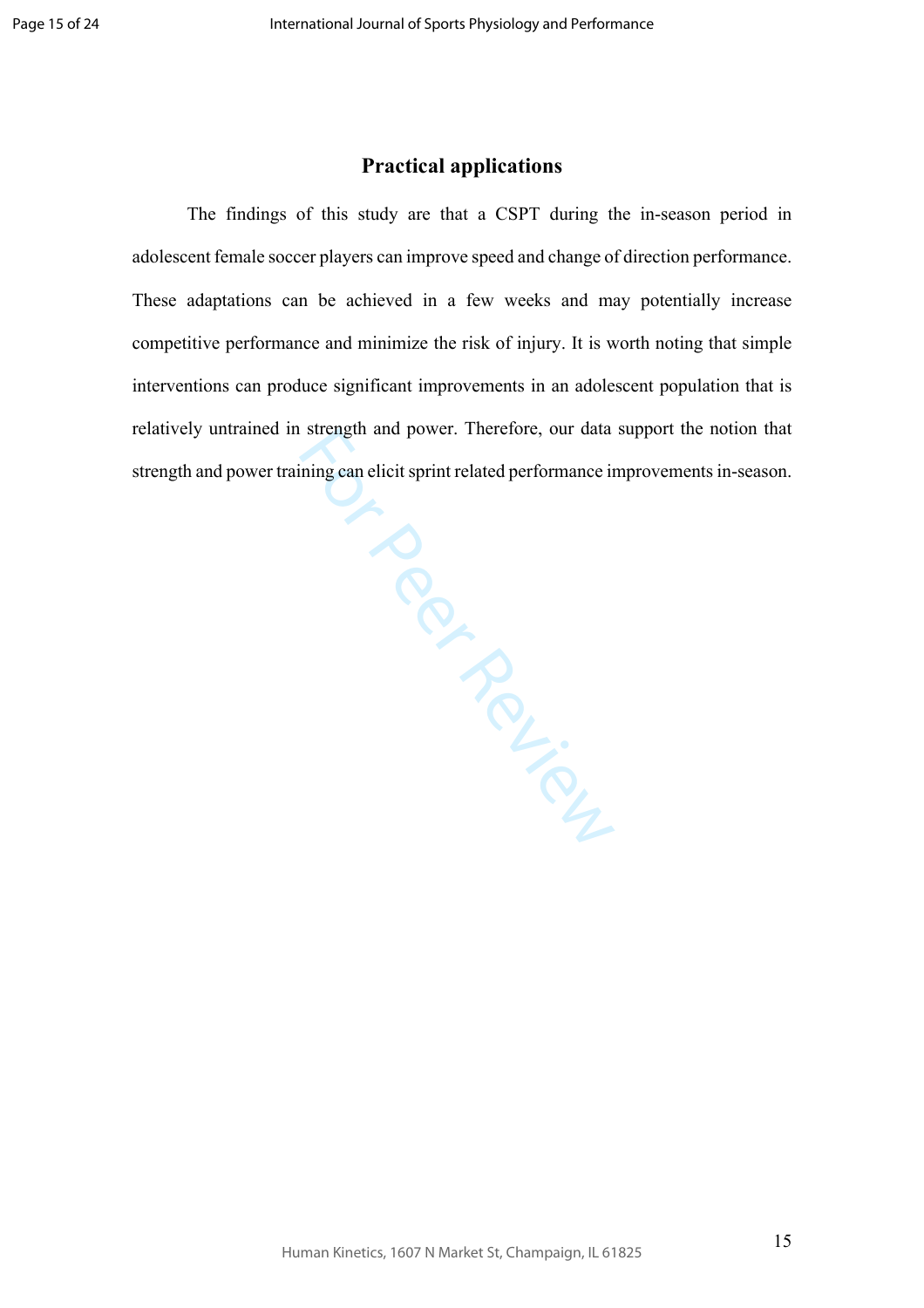# **REFERENCES**

- 1. Datson N, Drust B, Weston M, Jarman IH, Lisboa PJ, Gregson W. Match Physical Performance of Elite Female Soccer Players During International Competition. *J Strength Cond Res.* 2017;31(9):2379-2387.
- 2. Datson N, Hulton A, Andersson H, et al. Applied physiology of female soccer: an update. *Sports Med.* 2014;44(9):1225-1240.
- 3. Gonzalez-Garcia J, Morencos E, Balsalobre-Fernandez C, Cuellar-Rayo A, Romero-Moraleda B. Effects of 7-Week Hip Thrust Versus Back Squat Resistance Training on Performance in Adolescent Female Soccer Players. *Sports (Basel).* 2019;7(4).
- 4. Pardos-Mainer E, Casajús J, Gonzalo-Skok O. Adolescent female soccer players' soccer-specific warm-up effects on performance and inter-limb asymmetries. *Biol Sport.* 2019;36(3):199-207.
- 5. Lloyd R, Oliver J. The youth physical development model: A new approach to long-term athletic development. *Strength Cond J.* 2012;34:61-72.
- 6. Gamble P. Challenges and game-related solutions to metabolic conditioning for team sports. *Strength Cond J.* 2007;29:60-65.
- tic development. *Strength Cond J.* 2012;3.<br>
illenges and game-related solutions to merenth Cond J. 2007;29:60-65.<br>
Myer GD, Foss KD, Hewett TE. Speciromuscular training intervention on antition in young females: meta-anal 7. Sugimoto D, Myer GD, Foss KD, Hewett TE. Specific exercise effects of preventive neuromuscular training intervention on anterior cruciate ligament injury risk reduction in young females: meta-analysis and subgroup analysis. *Br J Sports Med.* 2015;49(5):282-289.
- 8. Wright M, Laas M. Strength training and metabolic conditioning for female youth and andolscent soccer players. *Strength Cond J.* 2016;38(2):96-104.
- 9. Ramirez-Campillo R, Garcia-Pinillos F, Garcia-Ramos A, et al. Effects of Different Plyometric Training Frequencies on Components of Physical Fitness in Amateur Female Soccer Players. *Front Physiol.* 2018;9:934.
- 10. Ramirez-Campillo R, Vergara-Pedreros M, Henriquez-Olguin C, et al. Effects of plyometric training on maximal-intensity exercise and endurance in male and female soccer players. *J Sports Sci.* 2016;34(8):687-693.
- 11. Rowan A, Kueffner T, Stavrianeas S. Short Duration High-Intensity Interval Training Improves Aerobic Conditioning of Female College Soccer Players. *Int J Exe Sci.* 2012;5(3):232-238.
- 12. Shalfawi SA, Haugen T, Jakobsen TA, Enoksen E, Tonnessen E. The effect of combined resisted agility and repeated sprint training vs. strength training on female elite soccer players. *J Strength Cond Res.* 2013;27(11):2966-2972.
- 13. Siegler J, Gaskill S, Ruby B. Changes evaluated in soccer-specific power endurance either with or without a 10-week, in-season, intermittent, high-intensity training protocol. *J Strength Cond Res.* 2003;17(2):379-387.
- 14. Rodriguez-Rosell D, Franco-Marquez F, Mora-Custodio R, Gonzalez-Badillo JJ. Effect of High-Speed Strength Training on Physical Performance in Young Soccer Players of Different Ages. *J Strength Cond Res.* 2017;31(9):2498-2508.
- 15. Seitz LB, Reyes A, Tran TT, Saez de Villarreal E, Haff GG. Increases in lowerbody strength transfer positively to sprint performance: a systematic review with meta-analysis. *Sports Med.* 2014;44(12):1693-1702.
- 16. Keeley DW, Plummer HA, Oliver GD. Predicting asymmetrical lower extremity strength deficits in college-aged men and women using common horizontal and vertical power field tests: a possible screening mechanism. *J Strength Cond Res.*  2011;25(6):1632-1637.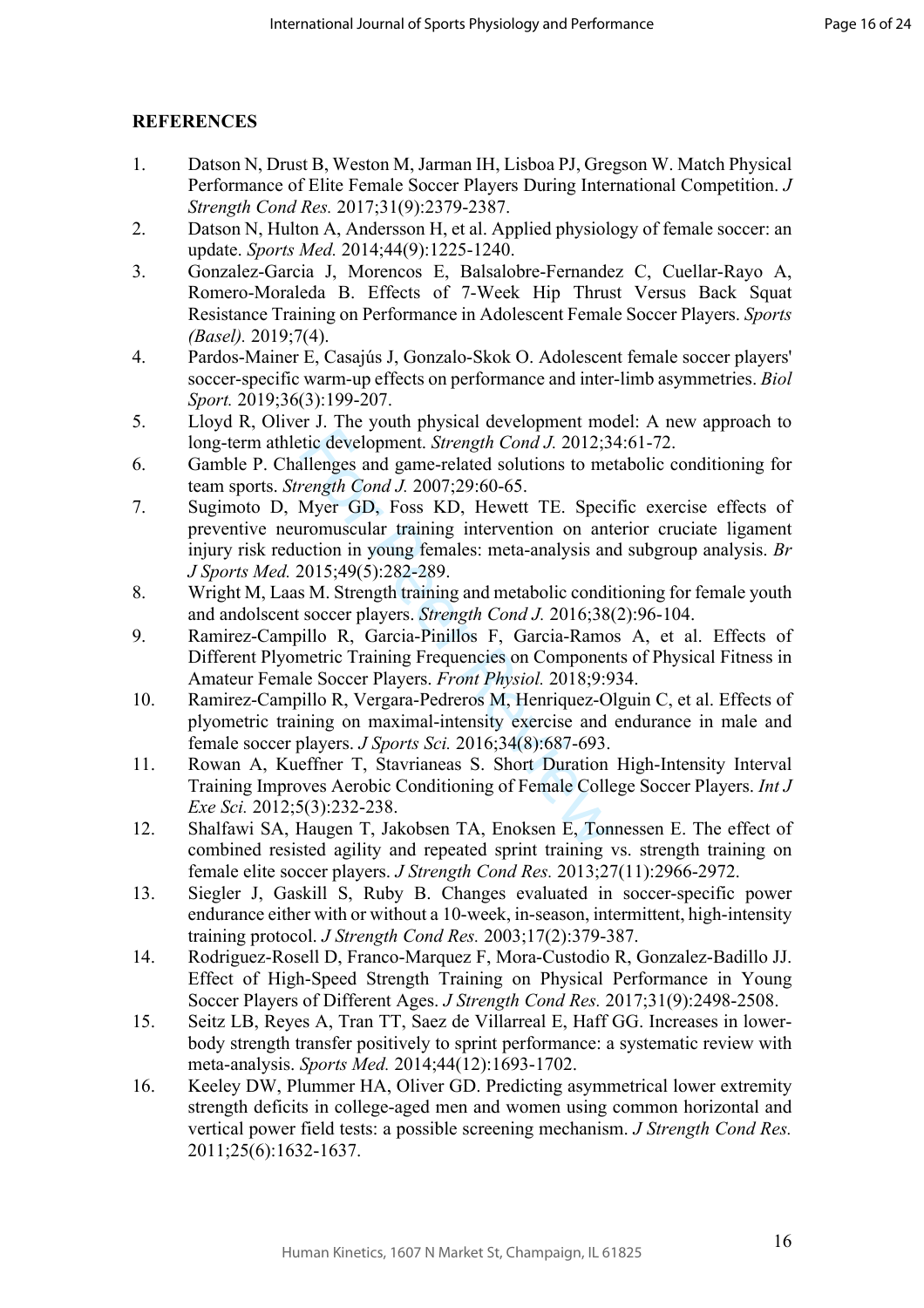- 17. Gustavsson A, Neeter C, Thomee P, et al. A test battery for evaluating hop performance in patients with an ACL injury and patients who have undergone ACL reconstruction. *Knee Surg Sports Traumatol Arthrosc.* 2006;14(8):778-788.
- 18. Lockie RG, Callaghan SJ, Berry SP, et al. Relationship between unilateral jumping ability and asymmetry on multidirectional speed in team-sport athletes. *J Strength Cond Res.* 2014;28(12):3557-3566.
- 19. Bailey C, Sato K, Alexander R, Chiang C-Y, Stone M. Isometric force production symmetry and jumping performance in collegiate athletes. *J Train.* 2013;2:1-5.
- 20. Ferrete C, Requena B, Suarez-Arrones L, de Villarreal ES. Effect of strength and high-intensity training on jumping, sprinting, and intermittent endurance performance in prepubertal soccer players. *J Strength Cond Res.* 2014;28(2):413- 422.
- 21. Sander A, Keiner M, Wirth K, Schmidtbleicher D. Influence of a 2-year strength training programme on power performance in elite youth soccer players. *Eur J Sport Sci.* 2013;13(5):445-451.
- illo R, Sanchez-Sanchez J, Gonzalo-<br>Carretero M, Nakamura FY. Specific Cha<br>s After Traditional Bilateral vs. Unilateral<br>ining. *Front Physiol*. 2018;9:265.<br>minguez A, Porcel-Almendral D, Paredes-<br>lairas-Gomez C. Effects of 22. Ramirez-Campillo R, Sanchez-Sanchez J, Gonzalo-Skok O, Rodriguez-Fernandez A, Carretero M, Nakamura FY. Specific Changes in Young Soccer Player's Fitness After Traditional Bilateral vs. Unilateral Combined Strength and Plyometric Training. *Front Physiol.* 2018;9:265.
- 23. Rey E, Paz-Dominguez A, Porcel-Almendral D, Paredes-Hernandez V, Barcala-Furelos R, Abelairas-Gomez C. Effects of a 10-Week Nordic Hamstring Exercise and Russian Belt Training on Posterior Lower-Limb Muscle Strength in Elite Junior Soccer Players. *J Strength Cond Res.* 2017;31(5):1198-1205.
- 24. Mirwald RL, Baxter-Jones AD, Bailey DA, Beunen GP. An assessment of maturity from anthropometric measurements. *Med Sci Sports Exerc.*  2002;34(4):689-694.
- 25. Malina RM, Choh AC, Czerwinski SA, Chumlea WC. Validation of Maturity Offset in the Fels Longitudinal Study. *Pediatr Exerc Sci.* 2016;28(3):439-455.
- 26. Koziel SM, Malina RM. Modified Maturity Offset Prediction Equations: Validation in Independent Longitudinal Samples of Boys and Girls. *Sports Med.*  2018;48(1):221-236.
- 27. Hewit JK, Cronin JB, Hume PA. Asymmetry in multi-directional jumping tasks. *Phys Ther Sport.* 2012;13(4):238-242.
- 28. Pardos-Mainer E, Casajús J, Gonzalo-Skok O. Reliability and sensitivity of jumping, linear sprinting and change of direction ability tests in adolescent female football players. *Sci Med Football.* 2019: 3(3): 183-190.
- 29. Hopkins WG, Marshall SW, Batterham AM, Hanin J. Progressive statistics for studies in sports medicine and exercise science. *Med Sci Sports Exerc.*  2009;41(1):3-13.
- 30. Bishop C, Read P, Lake J, Chavda S, Turner A. Inter-Limb Asymmetries: Understanding how to Calculate Differences From Bilateral and Unilateral Tests. *Strength Cond J.* 2018;40(4):1-6.
- 31. Taiana F, Grehaigne JF, Cometti G. The influence of maximal strength training of lower limbs of soccer players on their physical and kick performances. *J Sports Sci.* 1992;10(170).
- 32. Wong PL, Chamari K, Wisloff U. Effects of 12-week on-field combined strength and power training on physical performance among U-14 young soccer players. *J Strength Cond Res.* 2010;24(3):644-652.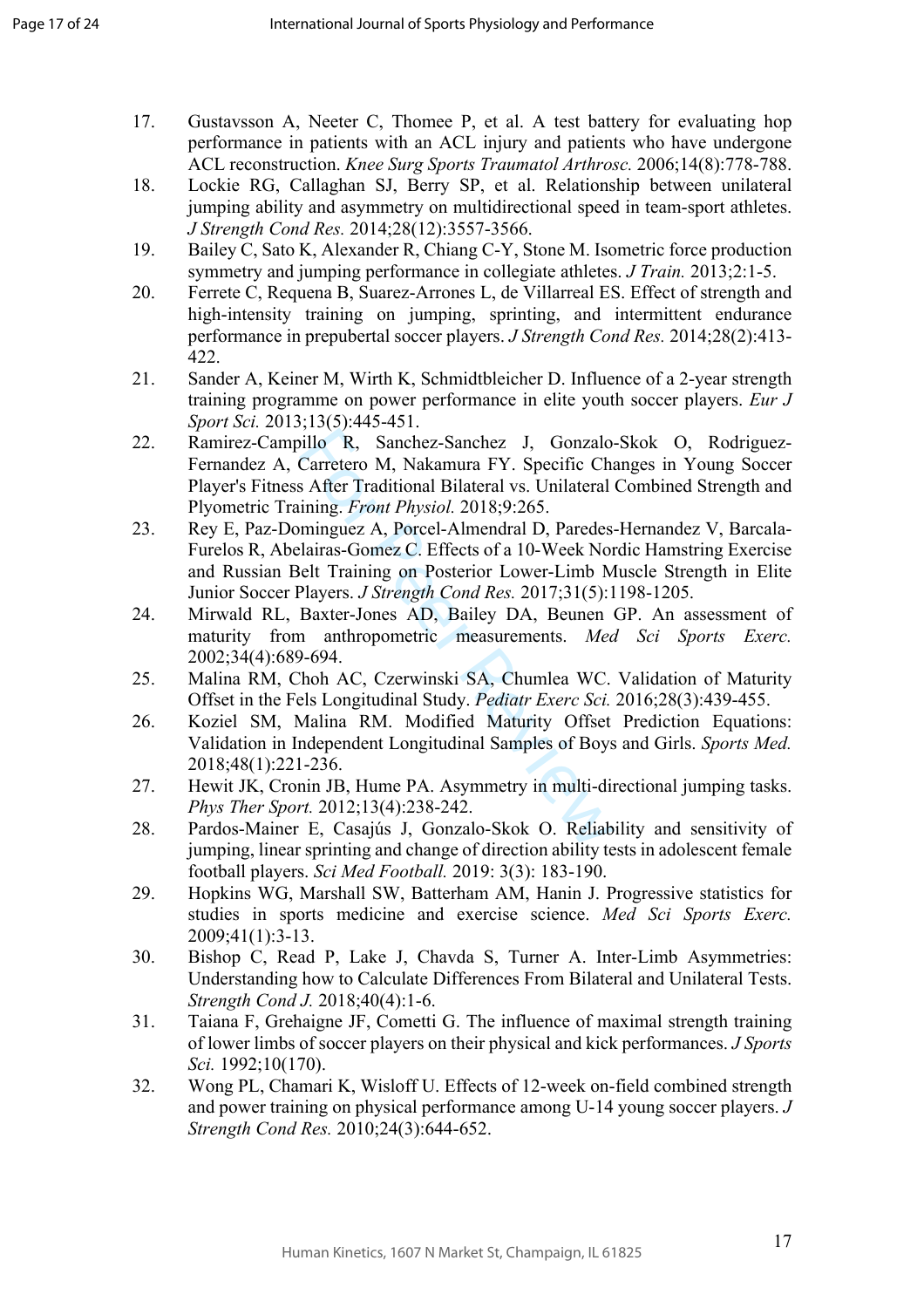- 33. Gorostiaga EM, Izquierdo M, Ruesta M, Iribarren J, Gonzalez-Badillo JJ, Ibanez J. Strength training effects on physical performance and serum hormones in young soccer players. *Eur J Appl Physiol.* 2004;91(5-6):698-707.
- 34. Wright MD, Atkinson G. Changes in Sprint-Related Outcomes During a Period of Systematic Training in a Girls' Soccer Academy. *J Strength Cond Res.*  2019;33(3):793-800.
- 35. Ozbar N, Ates S, Agopyan A. The effect of 8-week plyometric training on leg power, jump and sprint performance in female soccer players. *J Strength Cond Res.* 2014;28(10):2888-2894.
- 36. Morin JB, Bourdin M, Edouard P, Peyrot N, Samozino P, Lacour JR. Mechanical determinants of 100-m sprint running performance. *Eur J Appl Physiol.*  2012;112(11):3921-3930.
- 37. Kraemer WJ, French DN, Paxton NJ, et al. Changes in exercise performance and hormonal concentrations over a big ten soccer season in starters and nonstarters. *J Strength Cond Res.* 2004;18(1):121-128.
- The Taure of Matteria Schementary<br>
Thigh-resistance and high-velocity training<br> *Exerc.* 1995;27(8):1203-1209.<br>
dtbleicher D, Stutz R. Muscle activation du<br>
mg with special referece to starting posture<br>
ociety of Biomecha 38. Delecluse C, Van Coppenolle H, Willems E, Van Leemputte M, Diels R, Goris M. Influence of high-resistance and high-velocity training on sprint performance. *Med Sci Sports Exerc.* 1995;27(8):1203-1209.
- 39. Frick U, Schmidtbleicher D, Stutz R. Muscle activation during acceleration-phase in sprint running with special referece to starting posture. XV Congress of the International Society of Biomechanics; 1995; Jyvaskyla, Finland.
- 40. Bishop C, Turner A, Jarvis P, Chavda S, Read P. Considerations for Selecting Field-Based Strength and Power Fitness Tests to Measure Asymmetries. *J Strength Cond Res.* 2017;31(9):2635-2644.
- 41. Noyes FR, Barber-Westin SD, Tutalo Smith ST, Campbell T. A training program to improve neuromuscular and performance indices in female high school soccer players. *J Strength Cond Res.* 2013;27(2):340-351.
- 42. Spiteri T, Newton RU, Binetti M, Hart NH, Sheppard JM, Nimphius S. Mechanical Determinants of Faster Change of Direction and Agility Performance in Female Basketball Athletes. *J Strength Cond Res.* 2015;29(8):2205-2214.
- 43. Bishop C, Lake J, Loturco I, Papadopoulos K, Turner A, Read P. Interlimb Asymmetries The Need for an Individual Approach to Data Analysis. *J Strength Cond Res.* 2018.
- 44. Gonzalo-Skok O, Tous-Fajardo J, Suarez-Arrones L, Arjol-Serrano JL, Casajus JA, Mendez-Villanueva A. Single-Leg Power Output and Between-Limbs Imbalances in Team-Sport Players: Unilateral Versus Bilateral Combined Resistance Training. *Int J Sports Physiol Perform.* 2017;12(1):106-114.
- 45. Exell TA, Irwin G, Gittoes MJ, Kerwin DG. Implications of intra-limb variability on asymmetry analyses. *J Sports Sci.* 2012;30(4):403-409.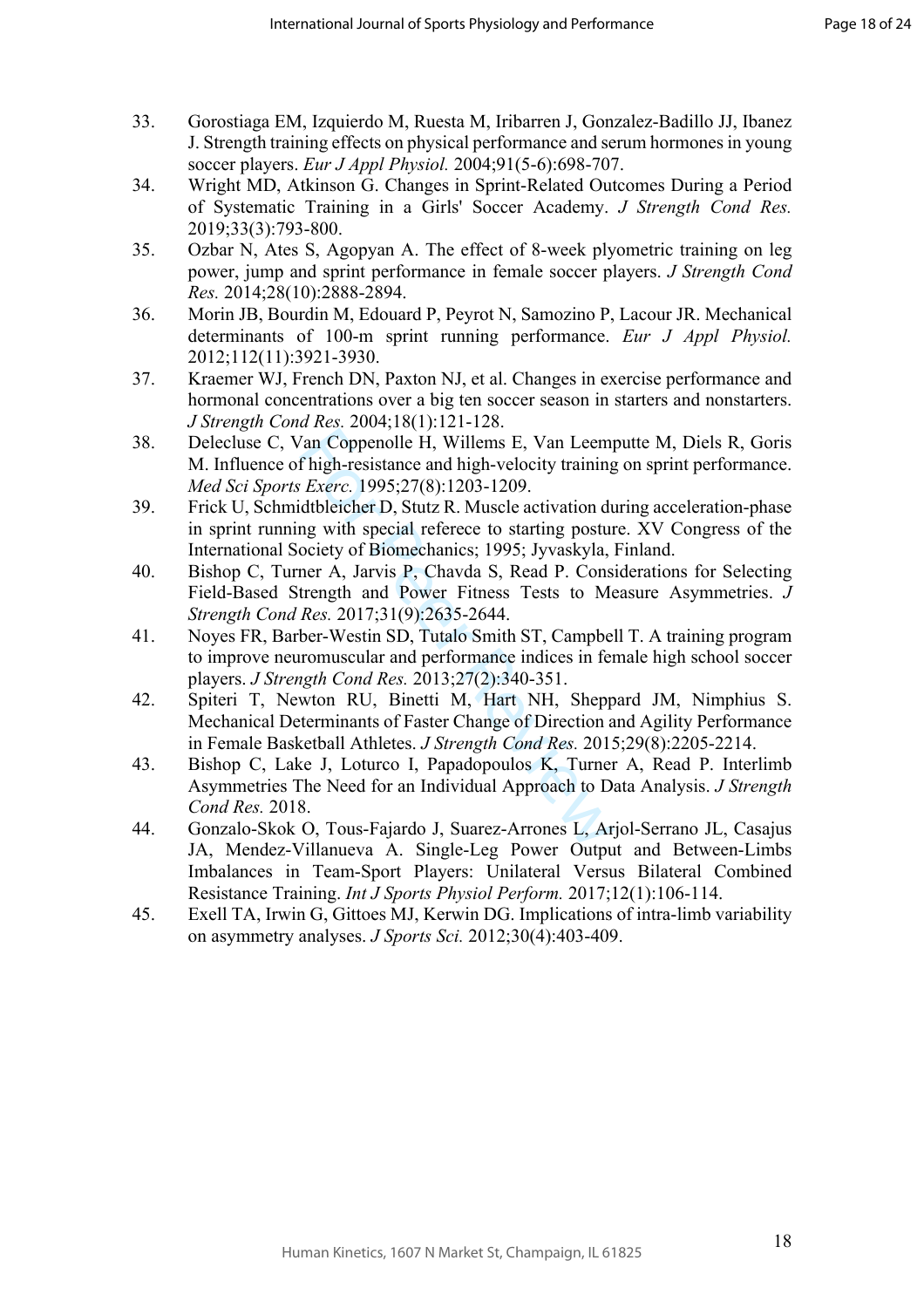Figure 1. Exercises of combined strength and power training program.

TON PROVISING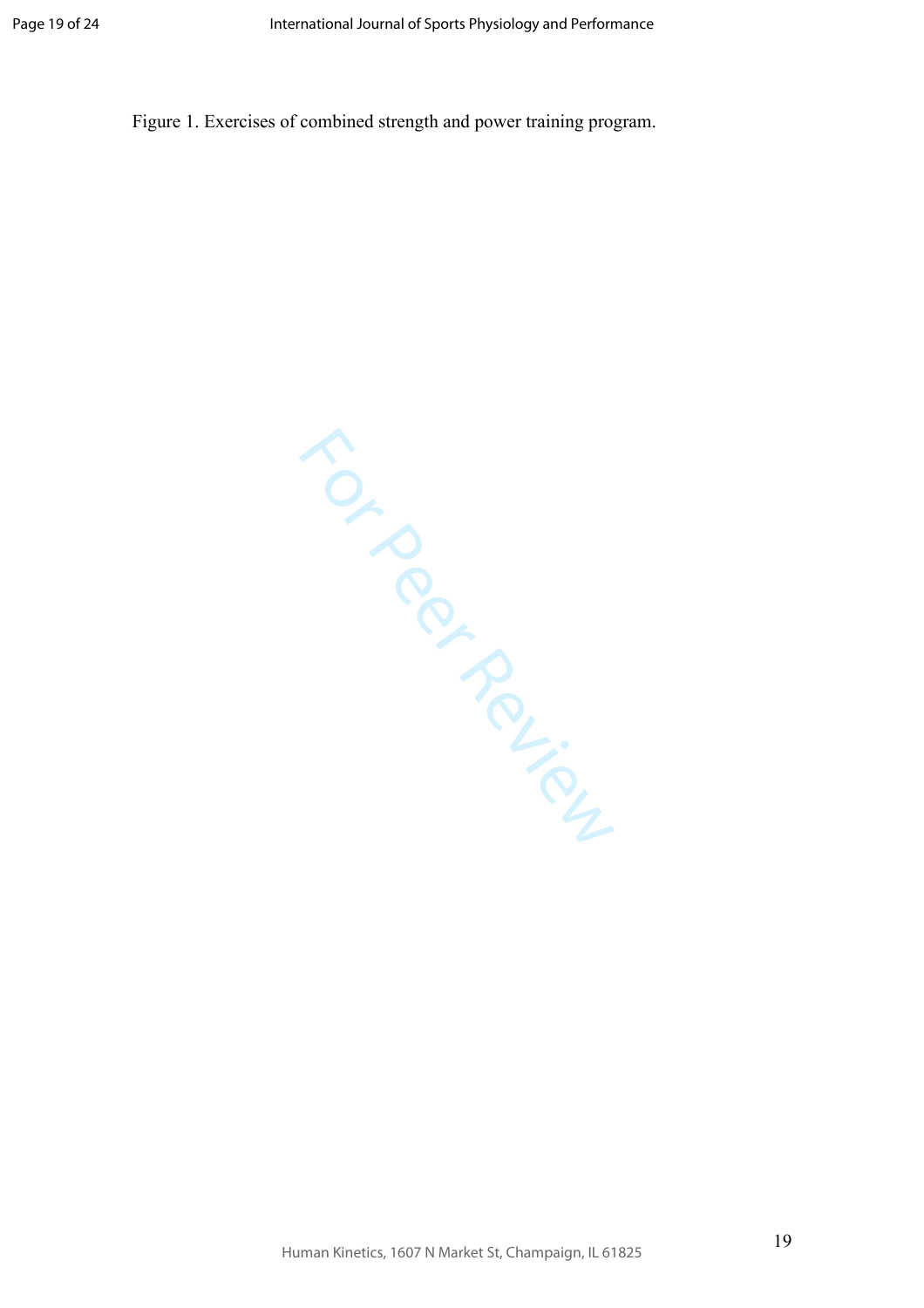

# Figure 1

210x297mm (300 x 300 DPI)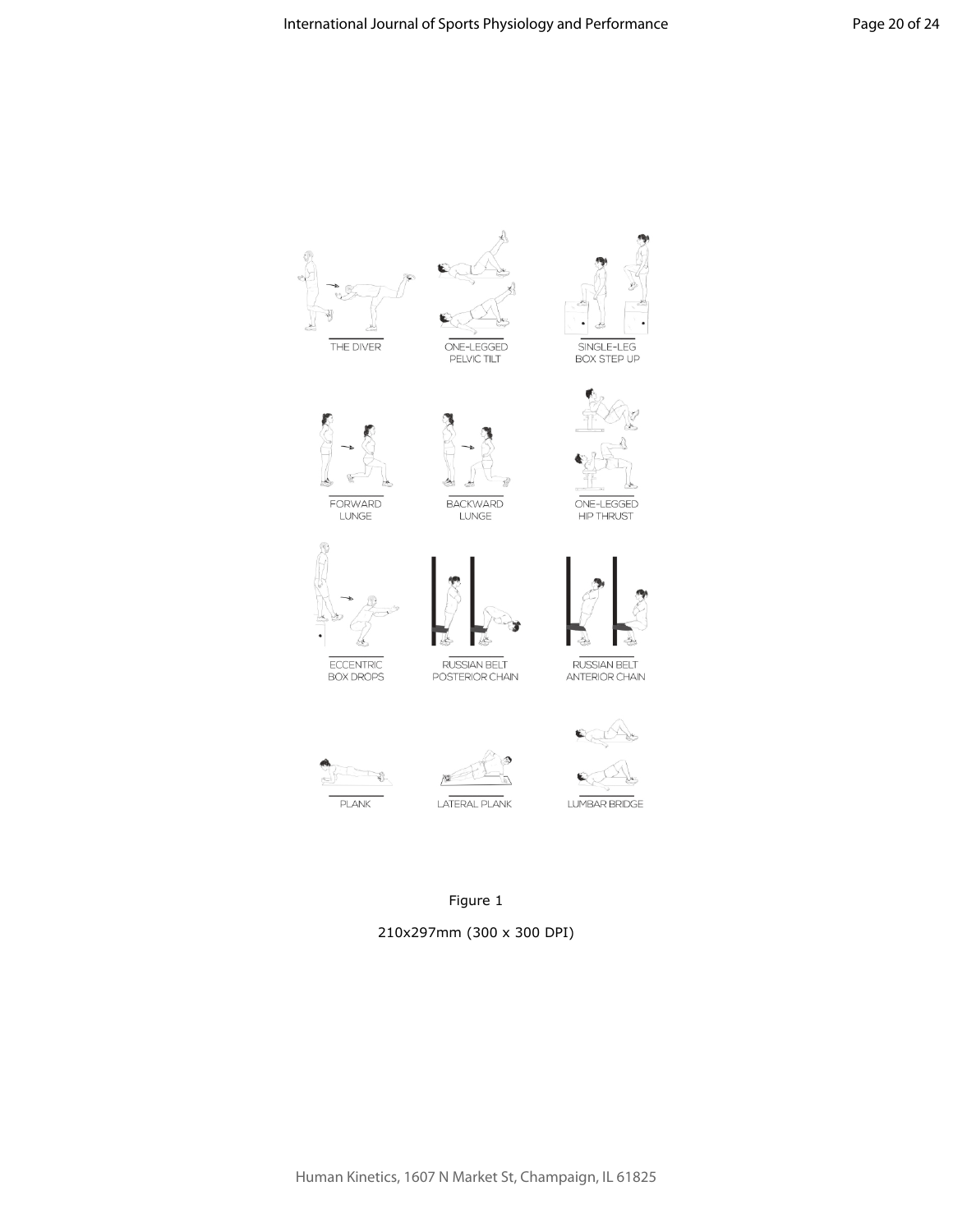|                    |                | $1.001$ $\bullet$ $1.000$ $\bullet$ $1.001$ $\bullet$ $1.000$ $\bullet$ $1.001$ $\bullet$ $1.001$ $\bullet$ $1.001$ $\bullet$ $1.001$ |                 |                |                |
|--------------------|----------------|---------------------------------------------------------------------------------------------------------------------------------------|-----------------|----------------|----------------|
|                    | Age $(y)$      | <b>APHV</b>                                                                                                                           | Height (cm)     | Body mass      | BMI $(kg/m2)$  |
|                    |                |                                                                                                                                       |                 | (kg)           |                |
| Experimental group | $16.2 \pm 0.9$ | $2.87 \pm 0.49$                                                                                                                       | $1598 \pm 54$   | $55.9 \pm 5.5$ | $21.8 \pm 2.1$ |
| Control group      | $15.6 \pm 0.9$ | $2.34 \pm 0.62$                                                                                                                       | $159.7 \pm 4.9$ | $54.1 \pm 8.8$ | $21.2 \pm 2.9$ |

Table 1. Descriptive Data of the Participants. Mean  $\pm$  SD.

BMI: Body- mass index; APHV: Age at peak height velocity;

TON PROPILLIPS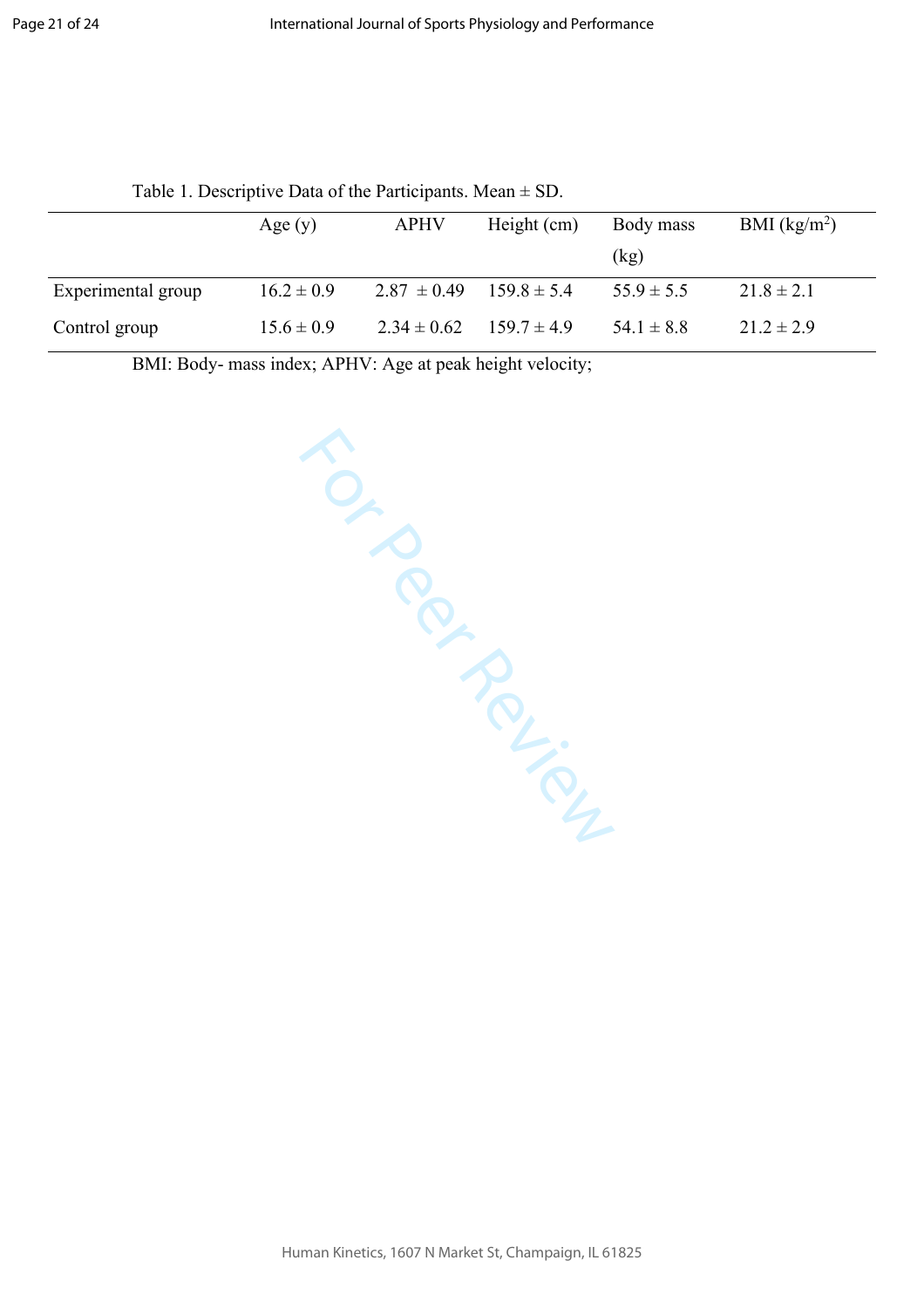| <b>Exercise</b>                                                                                 |     | Week 1 |     | Week 2 |     | Week 3 |     | Week 4    |           | Week 5      |               | Week 6      |     | Week 7      |     | Week 8      |
|-------------------------------------------------------------------------------------------------|-----|--------|-----|--------|-----|--------|-----|-----------|-----------|-------------|---------------|-------------|-----|-------------|-----|-------------|
|                                                                                                 |     |        |     |        |     | 6      |     | 8         | 9         | 10          | 11            | 12          | 13  | 14          | 15  | 16          |
| The Diver                                                                                       |     | 6R     |     | 6R     |     | 2 8R   |     | <b>8R</b> |           | 6R (10% BM) |               | 6R (10% BM) |     | 8R (10% BM) |     | 8R (10% BM) |
| One-legged pelvic tilt                                                                          | 6R  |        | 6R  |        |     |        |     |           |           |             |               |             |     |             |     |             |
| Single-leg box step up                                                                          |     |        |     |        |     |        | 6R  |           | 6R        |             | <b>8R</b>     |             | 8R  |             | 10R |             |
| Forward lunge                                                                                   |     | 6R     |     | 6R     |     | 8R     |     | <b>8R</b> |           | 6R (10% BM) |               | 6R (10% BM) |     | 8R (10% BM) |     | 8R (10% BM) |
| Backward lunge                                                                                  |     | 6R     |     | 6R     |     | 8R     |     | <b>8R</b> |           | 6R (10% BM) |               | 6R (10% BM) |     | 8R (10% BM) |     | 8R (10% BM) |
| One-legged hip thrust                                                                           |     |        |     |        | 6R  |        | 6R  |           | 8R        |             | <b>8R</b>     |             | 10R |             | 10R |             |
| Eccentric box drops                                                                             |     |        |     |        |     |        |     | 6R        |           | 6R          |               | <b>8R</b>   |     | <b>8R</b>   |     | 10R         |
| Russian Belt posterior chain                                                                    | 6R  |        | 6R  |        | 7R  |        | 7R  |           | 8R        |             | $8\mathrm{R}$ |             | 10R |             | 10R |             |
| Russian Belt anterior chain                                                                     | 6R  |        | 6R  |        | 7R  |        | 7R  |           | <b>8R</b> |             | 8R            |             | 10R |             | 10R |             |
| Plank                                                                                           | 15s | 15s    | 15s | 15s    | 15s | 15s    | 15s | 20s       | 20s       | 20s         | 20s           | 20s         | 20s | 20s         | 20s | 20s         |
| Lateral plank                                                                                   | 15s |        | 15s |        | 15s |        | 15s |           | 20s       |             | 20s           |             | 20s |             | 20s |             |
| Lumbar bridge                                                                                   |     | 15s    |     | 15s    |     | 15s    |     | 20s       |           | 20s         |               | 20          |     | 20s         |     | 20s         |
| * All exercises were repeated 2 sets; Recovery between sets = 3 minutes; R: Reps; BM: Body mass |     |        |     |        |     |        |     |           |           |             |               |             |     |             |     |             |
|                                                                                                 |     |        |     |        |     |        |     |           |           |             |               |             |     |             |     |             |
|                                                                                                 |     |        |     |        |     |        |     |           |           |             |               |             |     |             |     |             |

Table 2. Combined strength and power training program\*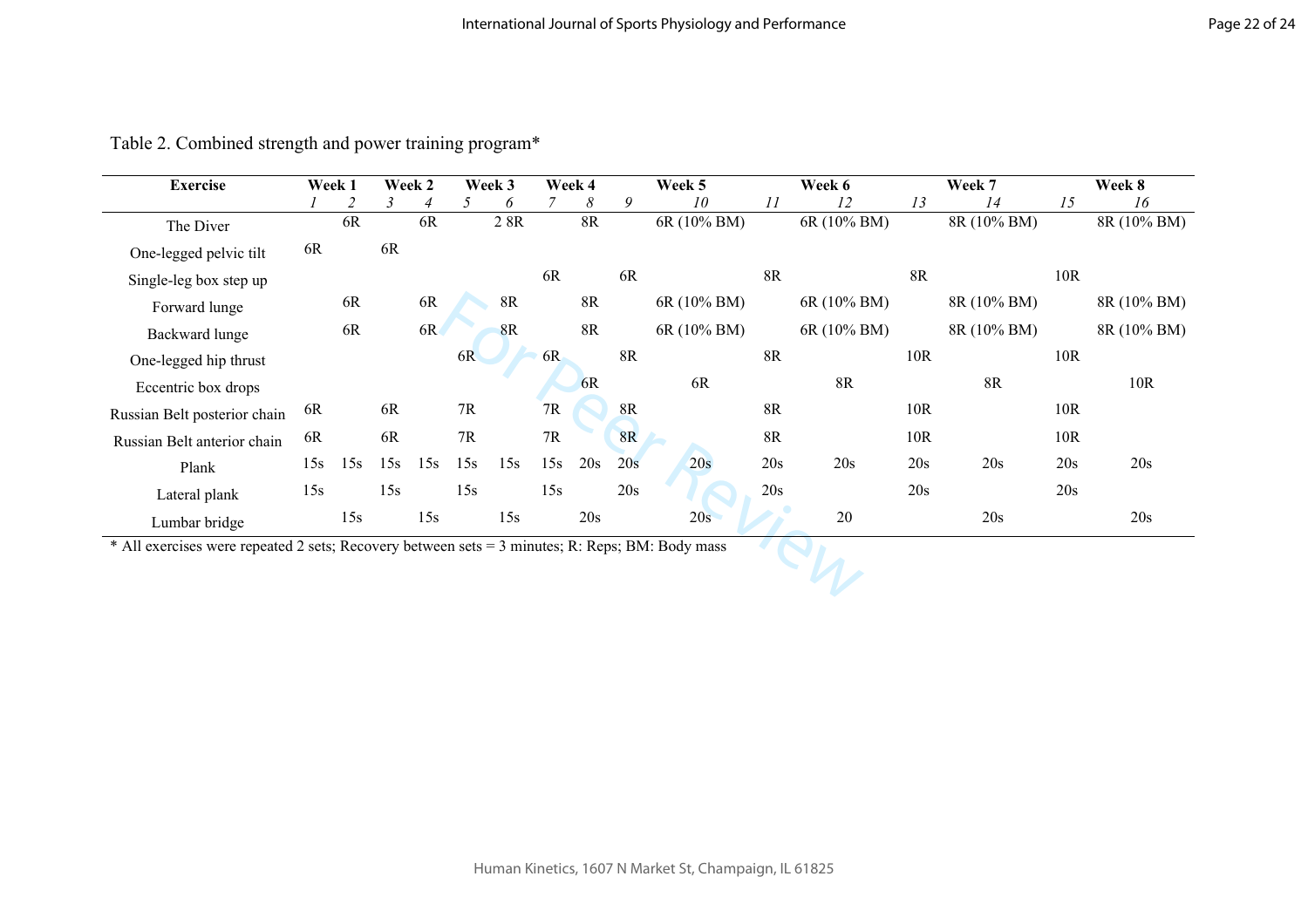#### Table 3. Reliability data for each test (n= 37).

|                                | $\boldsymbol{p}$ | ICC (CL90%)           | $CV$ (CL90%)         |
|--------------------------------|------------------|-----------------------|----------------------|
| <b>CMJ</b>                     | 0.70             | 0.89(0.80; 0.93)      | $6\%$ (4.9; 8)       |
| $CMJ_R$                        | 0.25             | 0.93(0.87; 0.97)      | $3\% (2.5; 4.1)$     |
| CMJ <sub>L</sub>               | 0.98             | 0.91(0.77; 0.95)      | $4.8\%$ $(4; 6.3)$   |
| SBJ                            | 0.80             | 0.91(0.77; 0.96)      | $1.8\%$ $(1.4; 2.6)$ |
| $SLH_R$                        | 0.82             | $0.85$ $(0.71; 0.92)$ | $4.3\%$ $(3.5; 5.3)$ |
| SLH <sub>L</sub>               | 0.58             | 0.80(0.58; 0.93)      | $5.5\%$ $(4.5; 6.8)$ |
| 10 <sub>m</sub>                | 0.01             | 0.82(0.58; 0.92)      | $4.2\%$ $(3.5; 5.4)$ |
| 20 <sub>m</sub>                | 0.01             | 0.85(0.65; 0.94)      | $3.6\%$ $(2.4; 7.5)$ |
| 30 <sub>m</sub>                | 0.01             | 0.88(0.81; 0.93)      | $2.2\%$ (1.7; 3.3)   |
| 40 <sub>m</sub>                | 0.01             | 0.89(0.76; 0.90)      | $2.3\%$ (1.8; 3.3)   |
| $180^{\circ}$ COD <sub>R</sub> | 0.51             | 0.85(0.71; 0.92)      | $2.5\%$ (1.9; 3.5)   |
| $180^{\circ}$ COD <sub>L</sub> | 0.59             | 0.86(0.65; 0.93)      | $2.4\%$ (1.6; 4.2)   |
| V-cut                          | 0.34             | 0.80(0.57; 0.93)      | $2.5\%$ (1.6; 3.6)   |

Seed vers. ICC: Intra-class correlation coefficient; CV: Coefficient of variation; R: Right; L: Left; SBJ: Standing broad jump; SLH<sub>R</sub>: one-legged horizontal right jump; SLH<sub>L</sub>: one-legged horizontal left jump; CMJ: countermovement jump; CMJ<sub>R</sub>: one-legged vertical right jump; CMJ<sub>L</sub>: one-legged vertical left jump; 180°COD: 5+5 m sprint test with a 180° change of direction; R: right; L: left; V-cut: 25-m sprint test with 4 x 45º changes of direction.